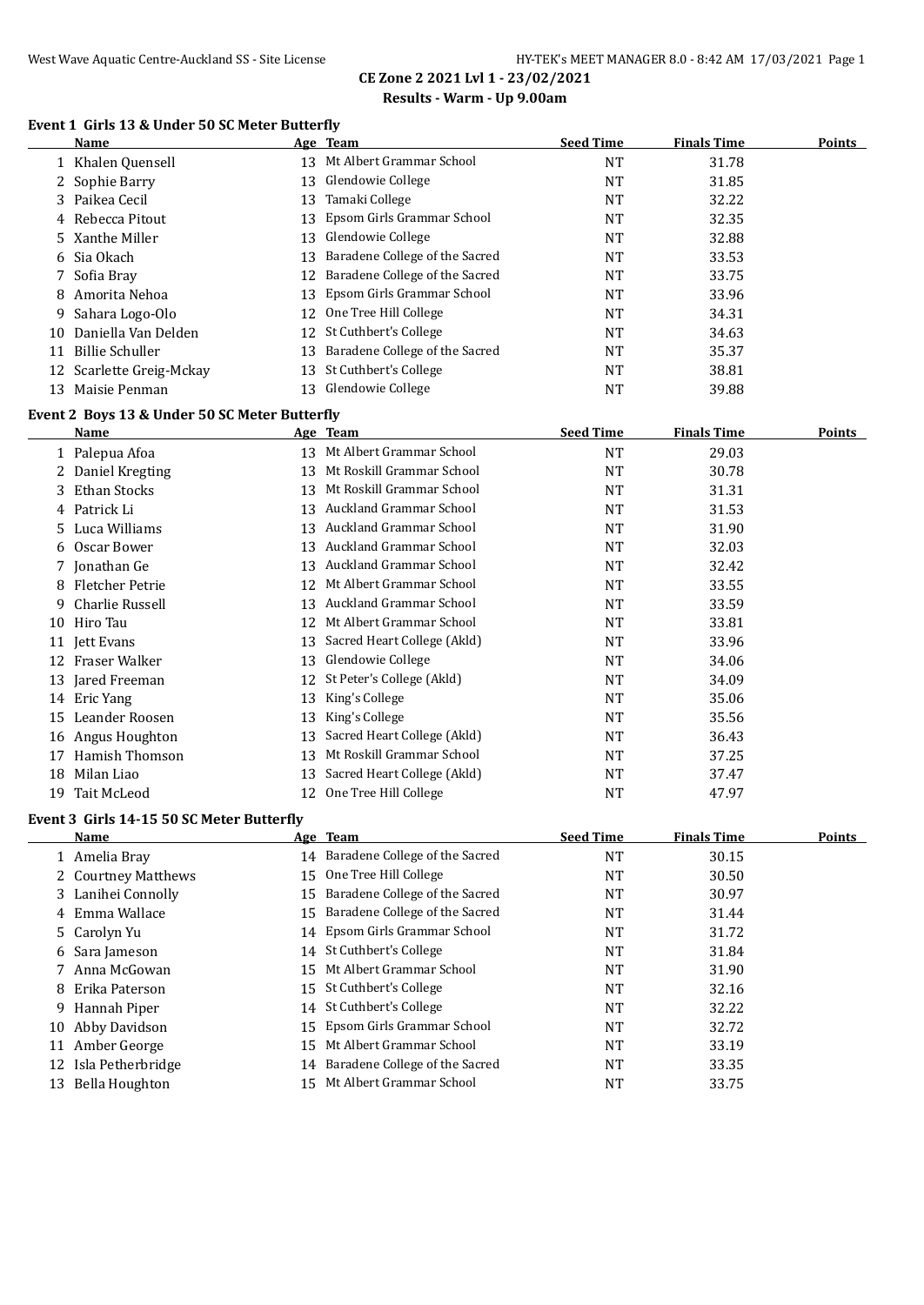#### **(Event 3 Girls 14-15 50 SC Meter Butterfly)**

| <b>Name</b>         | Age Team                          | <b>Seed Time</b> | <b>Finals Time</b> | <b>Points</b> |
|---------------------|-----------------------------------|------------------|--------------------|---------------|
| 14 Lucy Gleeson     | 14 Baradene College of the Sacred | NT               | 33.88              |               |
| 15 Sofia Kelliher   | 15 St Cuthbert's College          | NT               | 34.31              |               |
| 16 Lou Lou Penman   | 14 Glendowie College              | NT               | 34.69              |               |
| 17 Astrid Kyle      | 15 Mt Roskill Grammar School      | NT               | 35.87              |               |
| --- Isabelle Gibson | 14 Baradene College of the Sacred | NT               | D <sub>0</sub>     |               |

#### **Event 4 Boys 14-15 50 SC Meter Butterfly**

 $\overline{a}$ 

|     | Name                     |    | Age Team                       | <b>Seed Time</b> | <b>Finals Time</b> | Points |
|-----|--------------------------|----|--------------------------------|------------------|--------------------|--------|
|     | 1 Ryan Peck              | 15 | Sacred Heart College (Akld)    | <b>NT</b>        | 27.15              |        |
| 2   | Chris Jiang              | 15 | King's College                 | <b>NT</b>        | 27.97              |        |
|     | Hugo Batchelor           | 15 | King's College                 | <b>NT</b>        | 28.06              |        |
| 4   | Zahn Cooney              | 15 | King's College                 | <b>NT</b>        | 28.75              |        |
| 5   | <b>Bronson Chungson</b>  | 15 | Sacred Heart College (Akld)    | <b>NT</b>        | 28.77              |        |
| 6   | Connor Lock              | 15 | Selwyn College                 | <b>NT</b>        | 28.81              |        |
| 7   | Jackson Kennard          | 15 | <b>Auckland Grammar School</b> | <b>NT</b>        | 28.91              |        |
| *8  | <b>Harrison Klouwens</b> | 14 | Auckland Grammar School        | <b>NT</b>        | 28.97              |        |
| *8  | Hunter Dobson            | 15 | Mt Albert Grammar School       | <b>NT</b>        | 28.97              |        |
| 10  | Edward Joh               | 15 | Auckland Grammar School        | <b>NT</b>        | 29.19              |        |
| 11  | Oliver Sargison          | 15 | <b>Auckland Grammar School</b> | <b>NT</b>        | 29.25              |        |
| 12  | Tito Tipi                | 15 | Mt Albert Grammar School       | <b>NT</b>        | 29.31              |        |
| 13  | Nathanial Hunt           | 15 | Sacred Heart College (Akld)    | <b>NT</b>        | 29.52              |        |
|     | 14 Victor Balgaradean    | 15 | Auckland Grammar School        | <b>NT</b>        | 30.59              |        |
| 15  | Finlay Walker            | 15 | Glendowie College              | <b>NT</b>        | 31.72              |        |
| 16  | Andre Chan               | 14 | Mt Roskill Grammar School      | <b>NT</b>        | 31.80              |        |
| 17  | Saniru Hewa              | 15 | Mt Roskill Grammar School      | <b>NT</b>        | 32.82              |        |
| 18  | Cohen Freeman            | 14 | St Peter's College (Akld)      | <b>NT</b>        | 32.87              |        |
| 19  | Nathan Hannah            | 14 | Sacred Heart College (Akld)    | <b>NT</b>        | 33.28              |        |
| 20  | Daniel Park              | 14 | Sacred Heart College (Akld)    | <b>NT</b>        | 33.44              |        |
| 21  | Max Ly                   | 14 | Glendowie College              | <b>NT</b>        | 33.65              |        |
| 22  | Daniel Hyde              | 14 | St Peter's College (Akld)      | <b>NT</b>        | 34.10              |        |
| 23  | <b>Toby Grace</b>        | 14 | Sacred Heart College (Akld)    | NT               | 34.82              |        |
| 24  | Jessley Yee              | 15 | St Peter's College (Akld)      | <b>NT</b>        | 35.25              |        |
| 25  | Jinitha Hewa             | 14 | Mt Roskill Grammar School      | NT               | 38.28              |        |
| --- | Luke Hair                | 15 | Auckland Grammar School        | NT               | DQ                 |        |

#### **Event 5 Girls 16-18 50 SC Meter Butterfly**

| <b>Name</b>                              |    | Age Team                          | <b>Seed Time</b>     | <b>Finals Time</b> | Points |
|------------------------------------------|----|-----------------------------------|----------------------|--------------------|--------|
| 1 Rae Kwan                               | 17 | Epsom Girls Grammar School        | NT                   | 30.09              |        |
| 2 Grace Baik                             |    | 16 Epsom Girls Grammar School     | NT                   | 30.66              |        |
| 3 Mackenzie Brears                       | 17 | Epsom Girls Grammar School        | NT                   | 31.25              |        |
| 4 India Doo                              | 17 | King's College                    | NT                   | 31.56              |        |
| 5 Isla Marsh                             |    | 16 Mt Albert Grammar School       | NT                   | 31.63              |        |
| 6 Edie Ancell                            |    | 16 Mt Albert Grammar School       | NT                   | 31.88              |        |
| 7 Kaiya Brown                            |    | 16 Marist College                 | NT                   | 32.38              |        |
| 8 Olivia Gibson                          |    | 16 Baradene College of the Sacred | NT                   | 33.31              |        |
| 9 Lara Grozev                            |    | 16 Mt Albert Grammar School       | NT                   | 33.85              |        |
| 10 Lucy Woodall                          |    | Mt Albert Grammar School          | <b>NT</b>            | 34.59              |        |
| Event 6 Boys 16-18 50 SC Meter Butterfly |    |                                   |                      |                    |        |
|                                          |    |                                   | $\sim$ $\sim$ $\sim$ | ----               |        |

| Name            | Age Team                    | <b>Seed Time</b> | <b>Finals Time</b> | <b>Points</b> |
|-----------------|-----------------------------|------------------|--------------------|---------------|
| - Iohnson Li    | 16 King's College           | NT               | 27.69              |               |
| 2 Thomas Murrav | 16 Mt Albert Grammar School | NT               | 27.75              |               |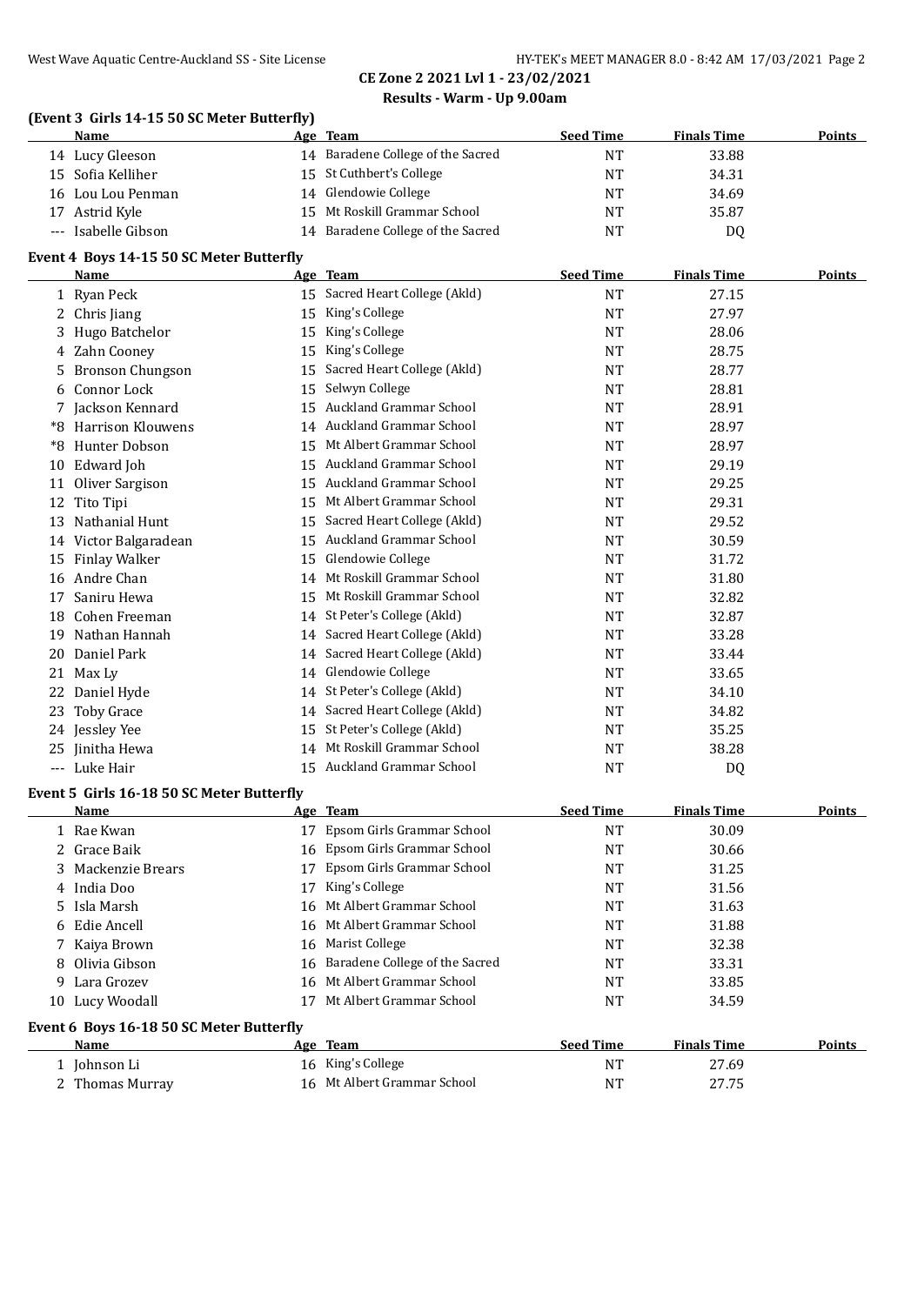# **CE Zone 2 2021 Lvl 1 - 23/02/2021**

#### **Results - Warm - Up 9.00am**

# **(Event 6 Boys 16-18 50 SC Meter Butterfly)**

|                                                  | <b>Name</b>        |    | Age Team                       | <b>Seed Time</b> | <b>Finals Time</b> | Points |  |
|--------------------------------------------------|--------------------|----|--------------------------------|------------------|--------------------|--------|--|
|                                                  | 3 Sam Don          | 17 | King's College                 | NT               | 28.31              |        |  |
|                                                  | 4 William Waters   |    | 16 Sacred Heart College (Akld) | <b>NT</b>        | 28.37              |        |  |
|                                                  | 5 Carwin Li        |    | 16 Mt Albert Grammar School    | <b>NT</b>        | 28.44              |        |  |
|                                                  | *6 Michael Chapman |    | 16 Mt Albert Grammar School    | <b>NT</b>        | 28.97              |        |  |
|                                                  | *6 Ouin Walden     |    | 16 Mt Albert Grammar School    | <b>NT</b>        | 28.97              |        |  |
|                                                  | 8 Lucas Hannah     |    | 17 Sacred Heart College (Akld) | <b>NT</b>        | 29.22              |        |  |
|                                                  | 9 Bowen Crawford   |    | 16 Mt Albert Grammar School    | NT               | 29.32              |        |  |
|                                                  | 10 Eric Li         |    | 16 Auckland Grammar School     | <b>NT</b>        | 29.78              |        |  |
|                                                  | 11 Eric Zheng      |    | 16 Auckland Grammar School     | <b>NT</b>        | 30.75              |        |  |
|                                                  | 12 Elardus Botha   |    | 16 Auckland Grammar School     | NT               | 31.31              |        |  |
|                                                  | 13 James Bell      |    | 16 Sacred Heart College (Akld) | <b>NT</b>        | 31.47              |        |  |
|                                                  | --- Josh Drake     |    | 16 Auckland Grammar School     | NT               | DQ                 |        |  |
| Event 7  Girls 13 & Under 50 SC Meter Backstroke |                    |    |                                |                  |                    |        |  |

|    | Name                     |    | Age Team                       | <b>Seed Time</b> | <b>Finals Time</b> | Points |
|----|--------------------------|----|--------------------------------|------------------|--------------------|--------|
|    | 1 Paikea Cecil           | 13 | Tamaki College                 | <b>NT</b>        | 33.28              |        |
|    | 2 Sophie Barry           | 13 | Glendowie College              | NT               | 33.41              |        |
|    | 3 Sahara Logo-Olo        | 12 | One Tree Hill College          | <b>NT</b>        | 34.19              |        |
|    | 4 Khalen Quensell        | 13 | Mt Albert Grammar School       | <b>NT</b>        | 34.60              |        |
|    | 5 Sofia Bray             | 12 | Baradene College of the Sacred | NT               | 35.36              |        |
|    | 6 Lucy O'Reilly          | 13 | Baradene College of the Sacred | <b>NT</b>        | 35.44              |        |
|    | 7 Olivia Bates           |    | 12 Epsom Girls Grammar School  | <b>NT</b>        | 35.69              |        |
|    | 8 Xanthe Miller          |    | 13 Glendowie College           | <b>NT</b>        | 36.21              |        |
| 9. | Mia Kelliher             |    | 13 St Cuthbert's College       | <b>NT</b>        | 36.75              |        |
| 10 | Amorita Nehoa            |    | 13 Epsom Girls Grammar School  | <b>NT</b>        | 36.88              |        |
| 11 | Daniella Van Delden      | 12 | St Cuthbert's College          | <b>NT</b>        | 37.00              |        |
| 12 | Rebecca Pitout           | 13 | Epsom Girls Grammar School     | <b>NT</b>        | 37.06              |        |
| 13 | Sia Okach                | 13 | Baradene College of the Sacred | NT               | 37.69              |        |
| 14 | Maisie Penman            |    | 13 Glendowie College           | <b>NT</b>        | 38.00              |        |
|    | 15 Scarlette Greig-Mckay | 13 | St Cuthbert's College          | NT               | 39.65              |        |

#### **Event 8 Boys 13 & Under 50 SC Meter Backstroke**

 $\overline{a}$ 

|          | Name              |    | Age Team                    | <b>Seed Time</b> | <b>Finals Time</b> | Points |
|----------|-------------------|----|-----------------------------|------------------|--------------------|--------|
|          | Ethan Stocks      | 13 | Mt Roskill Grammar School   | <b>NT</b>        | 31.12              |        |
|          | 2 Palepua Afoa    | 13 | Mt Albert Grammar School    | <b>NT</b>        | 31.37              |        |
| 3        | Patrick Li        | 13 | Auckland Grammar School     | <b>NT</b>        | 32.75              |        |
|          | 4 Daniel Kregting | 13 | Mt Roskill Grammar School   | <b>NT</b>        | 33.09              |        |
| 5.       | Oscar Bower       | 13 | Auckland Grammar School     | <b>NT</b>        | 33.22              |        |
|          | 6 Kaden Cossill   | 13 | Auckland Grammar School     | <b>NT</b>        | 34.22              |        |
|          | 7 Jonathan Ge     | 13 | Auckland Grammar School     | <b>NT</b>        | 34.37              |        |
| 8        | Fletcher Petrie   | 12 | Mt Albert Grammar School    | NT               | 35.25              |        |
| 9        | Fraser Walker     | 13 | Glendowie College           | <b>NT</b>        | 36.03              |        |
| 10       | Hiro Tau          | 12 | Mt Albert Grammar School    | NT               | 36.09              |        |
|          | 11 Luca Williams  | 13 | Auckland Grammar School     | <b>NT</b>        | 36.57              |        |
|          | 12 Angus Houghton | 13 | Sacred Heart College (Akld) | <b>NT</b>        | 36.82              |        |
|          | 13 Jett Evans     | 13 | Sacred Heart College (Akld) | <b>NT</b>        | 37.25              |        |
|          | 14 Finn Orsbourn  | 13 | Mt Roskill Grammar School   | <b>NT</b>        | 38.00              |        |
| 15       | Hamish Thomson    | 13 | Mt Roskill Grammar School   | <b>NT</b>        | 40.34              |        |
| $---$    | Milan Liao        | 13 | Sacred Heart College (Akld) | NT               | DQ                 |        |
| $\cdots$ | Charlie Russell   | 13 | Auckland Grammar School     | <b>NT</b>        | DQ                 |        |
|          |                   |    |                             |                  |                    |        |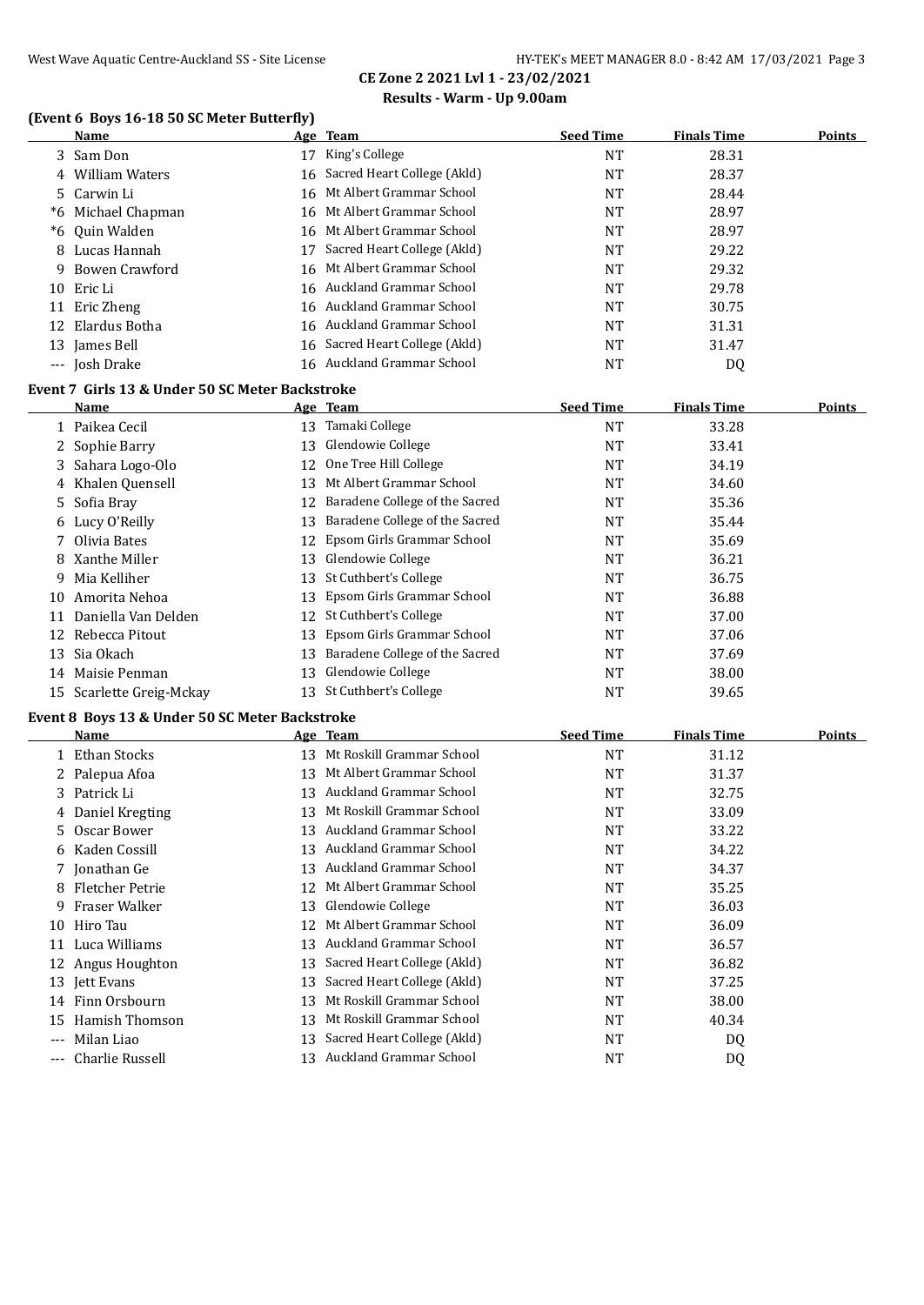# **CE Zone 2 2021 Lvl 1 - 23/02/2021**

# **Results - Warm - Up 9.00am**

### **Event 9 Girls 14-15 50 SC Meter Backstroke**

|    | <b>Name</b>                                |    | Age Team                                                   | <b>Seed Time</b> | <b>Finals Time</b> | <b>Points</b> |
|----|--------------------------------------------|----|------------------------------------------------------------|------------------|--------------------|---------------|
|    | 1 Amber George                             |    | 15 Mt Albert Grammar School                                | NT               | 31.09              |               |
|    | 2 Isabelle Gibson                          | 14 | Baradene College of the Sacred                             | <b>NT</b>        | 31.53              |               |
| 3  | Amelia Bray                                | 14 | Baradene College of the Sacred                             | NT               | 32.19              |               |
| 4  | Anna McGowan                               | 15 | Mt Albert Grammar School                                   | NT               | 32.38              |               |
|    | Lanihei Connolly                           | 15 | Baradene College of the Sacred                             | <b>NT</b>        | 33.31              |               |
| 6  | <b>Holly Dunn</b>                          | 14 | St Cuthbert's College                                      | <b>NT</b>        | 33.47              |               |
| 7  | Carolyn Yu                                 | 14 | Epsom Girls Grammar School                                 | <b>NT</b>        | 34.18              |               |
| 8  | Hannah Piper                               | 14 | St Cuthbert's College                                      | NT               | 34.31              |               |
| 9. | Emma Wallace                               | 15 | Baradene College of the Sacred                             | NT               | 34.50              |               |
|    | 10 Isla Petherbridge                       | 14 | Baradene College of the Sacred                             | NT               | 34.69              |               |
|    | 11 Alex Winn                               | 14 | Mt Roskill Grammar School                                  | NT               | 35.10              |               |
|    | 12 Sunnie Yan                              | 15 | Epsom Girls Grammar School                                 | NT               | 35.13              |               |
|    | 13 Bella Houghton                          |    | 15 Mt Albert Grammar School                                | <b>NT</b>        | 35.15              |               |
|    | 14 Courtney Matthews                       |    | 15 One Tree Hill College                                   | NT               | 35.21              |               |
|    | 15 Abby Davidson                           | 15 | Epsom Girls Grammar School                                 | NT               | 35.22              |               |
|    | 16 Lucy Gleeson                            |    | 14 Baradene College of the Sacred                          | NT               | 35.40              |               |
| 17 | Athena Chen                                | 14 | Glendowie College                                          | NT               | 36.50              |               |
| 18 | Sofia Kelliher                             |    | 15 St Cuthbert's College                                   | NT               | 36.69              |               |
|    | 19 Caitlyn Gljestad                        |    | 15 St Cuthbert's College                                   | NT               | 36.71              |               |
|    | 20 Lou Lou Penman                          | 14 | Glendowie College                                          | NT               | 36.87              |               |
|    | 21 Astrid Kyle                             |    | 15 Mt Roskill Grammar School                               | NT               | 41.48              |               |
|    |                                            |    |                                                            |                  |                    |               |
|    | Event 10 Boys 14-15 50 SC Meter Backstroke |    |                                                            | <b>Seed Time</b> |                    |               |
|    | Name                                       |    | Age Team<br>15 Mt Albert Grammar School                    |                  | <b>Finals Time</b> | Points        |
|    | 1 Hunter Dobson                            |    |                                                            | <b>NT</b>        | 28.59              |               |
|    | 2 Ryan Peck                                |    | 15 Sacred Heart College (Akld)<br>Mt Albert Grammar School | <b>NT</b>        | 28.84              |               |
| 3  | Tito Tipi                                  | 15 | 14 Auckland Grammar School                                 | NT               | 29.09              |               |
| 4  | Thomas Hunter                              |    | 15 Auckland Grammar School                                 | NT               | 30.05              |               |
| 5  | Victor Balgaradean                         |    | 15 Auckland Grammar School                                 | NT               | 30.09              |               |
| 6  | Jackson Kennard                            |    |                                                            | <b>NT</b>        | 30.15              |               |
| 7  | <b>Harrison Klouwens</b>                   |    | 14 Auckland Grammar School                                 | NT               | 30.19              |               |
| 8  | Connor Lock                                | 15 | Selwyn College                                             | NT               | 30.28              |               |
| *9 | Luke Hair                                  | 15 | Auckland Grammar School                                    | NT               | 30.50              |               |
| *9 | Hugo Batchelor                             | 15 | King's College                                             | NT               | 30.50              |               |
|    | 11 Bronson Chungson                        |    | 15 Sacred Heart College (Akld)                             | NT               | 30.59              |               |
|    | 12 Luke Gibson                             |    | 14 Auckland Grammar School                                 | NT               | 32.22              |               |
|    | 13 Fletcher Hilton                         |    | 15 Sacred Heart College (Akld)                             | NT               | 33.10              |               |
|    | 14 Cohen Freeman                           | 14 | St Peter's College (Akld)                                  | NT               | 33.53              |               |
|    | 15 Henry Mulholland                        | 14 | St Peter's College (Akld)                                  | <b>NT</b>        | 33.63              |               |
|    | 16 Andre Chan                              | 14 | Mt Roskill Grammar School                                  | NT               | 34.09              |               |
| 17 | Finlay Walker                              | 15 | Glendowie College                                          | <b>NT</b>        | 34.38              |               |
|    | 18 Nathan Hannah                           | 14 | Sacred Heart College (Akld)                                | NT               | 34.41              |               |
| 19 | Max Ly                                     | 14 | Glendowie College                                          | NT               | 34.56              |               |
| 20 | <b>Armand Spencer</b>                      | 14 | Sacred Heart College (Akld)                                | NT               | 34.61              |               |
| 21 | Saniru Hewa                                | 15 | Mt Roskill Grammar School                                  | <b>NT</b>        | 34.72              |               |
| 22 | Sebastian Chevalier                        | 14 | Sacred Heart College (Akld)                                | <b>NT</b>        | 35.72              |               |
| 23 | Max Brears                                 | 14 | Mt Albert Grammar School                                   | NT               | 37.03              |               |
|    |                                            |    |                                                            |                  |                    |               |
|    | 24 Jessley Yee                             | 15 | St Peter's College (Akld)                                  | NT               | 38.20              |               |
| 25 | Jinitha Hewa<br>26 Joshua Godinet          | 14 | Mt Roskill Grammar School<br>14 St Peter's College (Akld)  | NT<br><b>NT</b>  | 38.43<br>40.00     |               |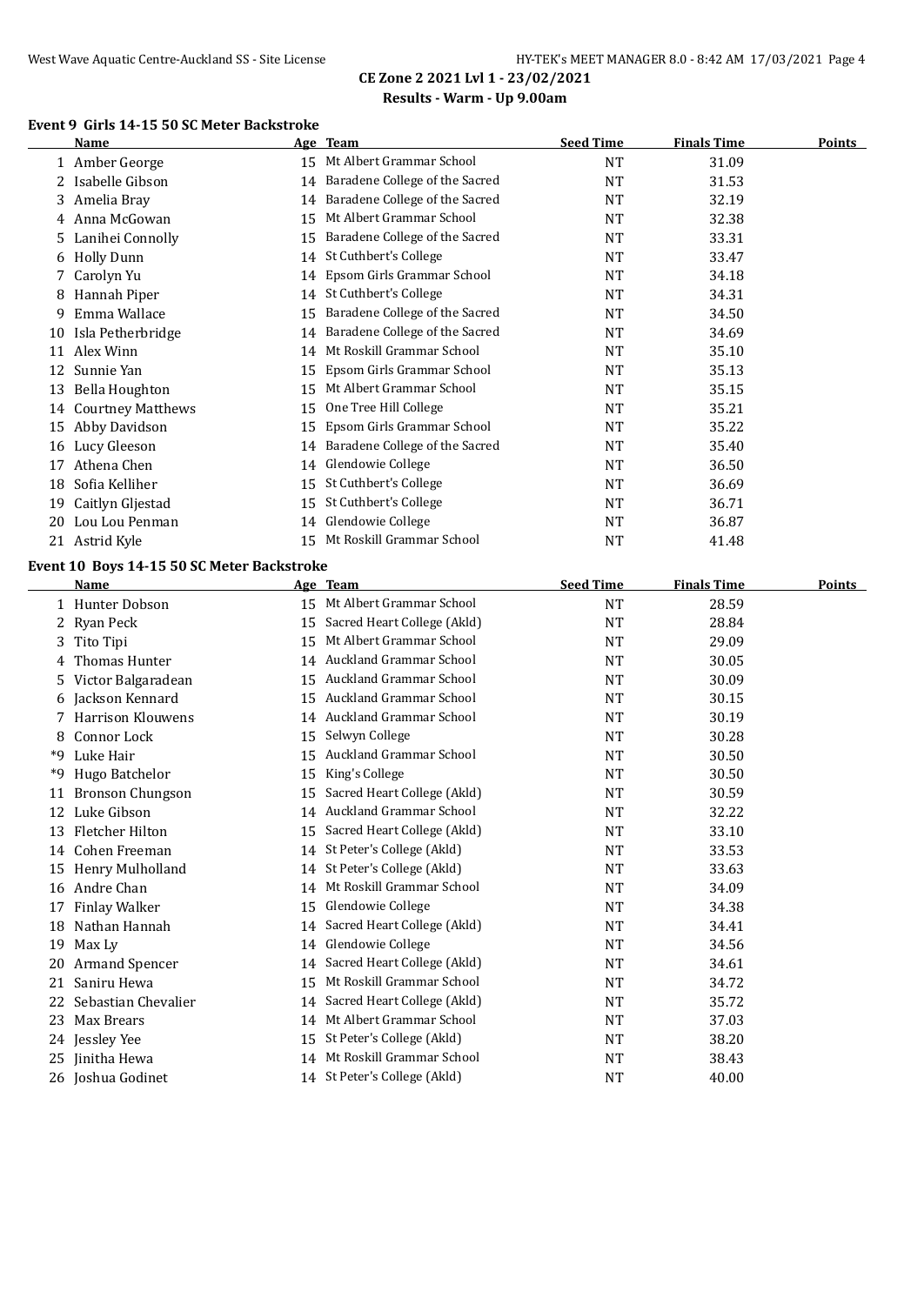# **CE Zone 2 2021 Lvl 1 - 23/02/2021 Results - Warm - Up 9.00am**

#### **Event 11 Girls 16-18 50 SC Meter Backstroke**

|    | Name                                               |    | Age Team                               | <b>Seed Time</b> | <b>Finals Time</b> | <b>Points</b> |
|----|----------------------------------------------------|----|----------------------------------------|------------------|--------------------|---------------|
|    | 1 Mackenzie Brears                                 |    | 17 Epsom Girls Grammar School          | <b>NT</b>        | 31.94              |               |
| 2  | Edie Ancell                                        |    | 16 Mt Albert Grammar School            | <b>NT</b>        | 32.25              |               |
| 3  | Rae Kwan                                           | 17 | Epsom Girls Grammar School             | NT               | 32.30              |               |
|    | 4 Alice Williams                                   |    | 16 Epsom Girls Grammar School          | NT               | 32.59              |               |
| 5. | Isla Marsh                                         |    | 16 Mt Albert Grammar School            | NT               | 33.69              |               |
|    | 6 Lara Grozev                                      |    | 16 Mt Albert Grammar School            | NT               | 33.87              |               |
| 7  | Kaiya Brown                                        |    | 16 Marist College                      | NT               | 33.91              |               |
|    | 8 Mena Ren-Fritzke                                 |    | 16 Mt Albert Grammar School            | <b>NT</b>        | 35.81              |               |
|    |                                                    |    |                                        |                  |                    |               |
|    | Event 12 Boys 16-18 50 SC Meter Backstroke<br>Name |    | Age Team                               | <b>Seed Time</b> | <b>Finals Time</b> | Points        |
|    | 1 Thomas Murray                                    |    | 16 Mt Albert Grammar School            | <b>NT</b>        | 28.00              |               |
| 2  | Quin Walden                                        |    | 16 Mt Albert Grammar School            | <b>NT</b>        | 28.62              |               |
|    | 3 Jourdan Klink                                    |    | 17 Auckland Grammar School             | NT               | 29.75              |               |
|    |                                                    |    | 16 Mt Albert Grammar School            |                  |                    |               |
|    | 4 Bowen Crawford                                   |    | 16 Mt Albert Grammar School            | NT               | 30.03              |               |
|    | Tony Tua-Tagaloa                                   |    |                                        | NT               | 30.25              |               |
|    | 6 Sam Don<br><b>William Waters</b>                 |    | 17 King's College                      | <b>NT</b>        | 30.41              |               |
| 7  |                                                    |    | 16 Sacred Heart College (Akld)         | NT               | 30.81              |               |
|    | 8 Lucas Hannah                                     |    | 17 Sacred Heart College (Akld)         | NT               | 31.06              |               |
| 9  | Justin Hemara                                      |    | 17 Mt Albert Grammar School            | NT               | 31.75              |               |
|    | 10 Carwin Li                                       |    | 16 Mt Albert Grammar School            | NT               | 32.34              |               |
|    | 11 Johnson Li                                      |    | 16 King's College                      | NT               | 33.40              |               |
|    | 12 James Bell                                      |    | 16 Sacred Heart College (Akld)         | NT               | 34.12              |               |
|    | 13 Cameron Croft                                   |    | 16 St Peter's College (Akld)           | NT               | 34.41              |               |
|    | 14 Oscar MacKenzie                                 |    | 17 Mt Roskill Grammar School           | NT               | 34.80              |               |
|    | 15 Oliver Turnbull                                 |    | 17 St Peter's College (Akld)           | <b>NT</b>        | 36.47              |               |
|    | Event 13 Girls 13 & Under 50 SC Meter Breaststroke |    |                                        |                  |                    |               |
|    | Name                                               |    | Age Team                               | <b>Seed Time</b> | <b>Finals Time</b> | <b>Points</b> |
|    | 1 Amorita Nehoa                                    |    | 13 Epsom Girls Grammar School          | NT               | 38.12              |               |
|    | 2 Olivia Bates                                     |    | 12 Epsom Girls Grammar School          | NT               | 39.60              |               |
| 3  | Rebecca Pitout                                     |    | 13 Epsom Girls Grammar School          | NT               | 39.62              |               |
| 4  | Sahara Logo-Olo                                    |    | 12 One Tree Hill College               | NT               | 40.03              |               |
| 5. | Sophie Barry                                       |    | 13 Glendowie College                   | NT               | 40.22              |               |
|    | 6 Khalen Quensell                                  |    | 13 Mt Albert Grammar School            | NT               | 40.47              |               |
| 7  | Sia Okach                                          |    | 13 Baradene College of the Sacred      | NT               | 40.87              |               |
| 8  | Paikea Cecil                                       |    | 13 Tamaki College                      | NT               | 41.56              |               |
| 9. | Maisie Penman                                      |    | 13 Glendowie College                   | NT               | 42.19              |               |
|    | 10 Daniella Van Delden                             | 12 | St Cuthbert's College                  | NT               | 42.81              |               |
|    | 11 Riaan Bryant                                    | 13 | Baradene College of the Sacred         | NT               | 42.90              |               |
|    | 12 Billie Schuller                                 | 13 | Baradene College of the Sacred         | NT               | 43.06              |               |
|    | 13 Xanthe Miller                                   | 13 | Glendowie College                      | NT               | 43.78              |               |
|    | 14 Scarlette Greig-Mckay                           | 13 | St Cuthbert's College                  | NT               | 44.90              |               |
|    | 15 Lola Steele                                     |    | 12 Waiheke High School                 | NT               | 1:19.80            |               |
|    |                                                    |    |                                        |                  |                    |               |
|    | Event 14 Boys 13 & Under 50 SC Meter Breaststroke  |    |                                        |                  |                    |               |
|    | <b>Name</b>                                        |    | Age Team<br>13 Auckland Grammar School | <b>Seed Time</b> | <b>Finals Time</b> | <b>Points</b> |
|    | 1 Abe Alblas                                       |    |                                        | NT               | 36.53              |               |
|    | 2 Palepua Afoa                                     |    | 13 Mt Albert Grammar School            | NT               | 37.22              |               |
|    | 3 Juan Micutuan                                    |    | 13 Mt Roskill Grammar School           | NT               | 37.28              |               |
|    | 4 Fletcher Petrie                                  |    | 12 Mt Albert Grammar School            | NT               | 37.38              |               |
|    | 5 Eric Yang                                        |    | 13 King's College                      | NT               | 38.25              |               |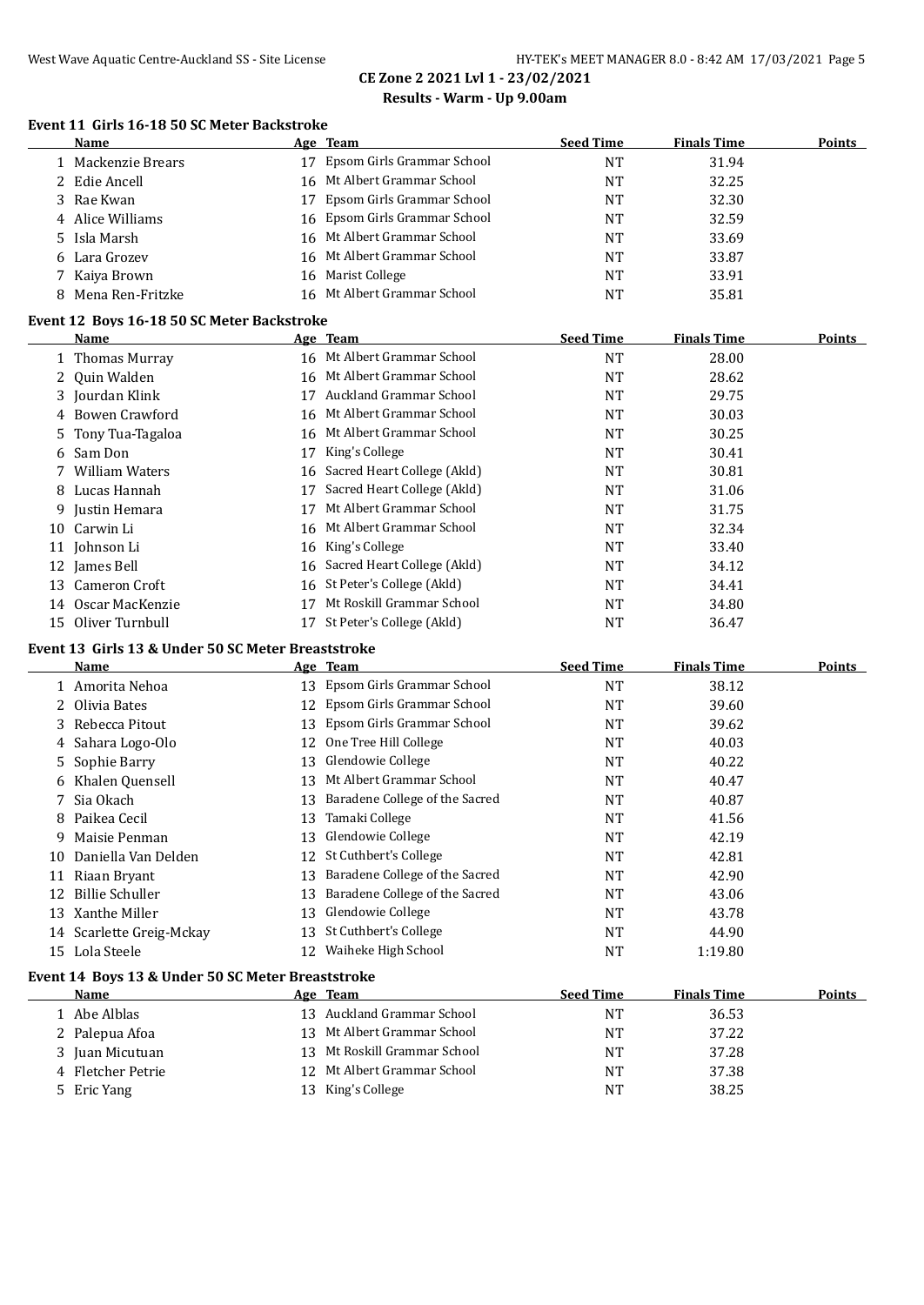# **(Event 14 Boys 13 & Under 50 SC Meter Breaststroke)**

|       | Name               |    | Age Team                       | <b>Seed Time</b> | <b>Finals Time</b> | <b>Points</b> |
|-------|--------------------|----|--------------------------------|------------------|--------------------|---------------|
|       | 6 Ethan Stocks     | 13 | Mt Roskill Grammar School      | <b>NT</b>        | 38.75              |               |
|       | 7 Daniel Kregting  | 13 | Mt Roskill Grammar School      | <b>NT</b>        | 38.96              |               |
|       | 8 Charlie Russell  | 13 | Auckland Grammar School        | <b>NT</b>        | 39.31              |               |
|       | 9 Patrick Li       | 13 | Auckland Grammar School        | <b>NT</b>        | 39.69              |               |
| 10    | Jonathan Ge        | 13 | Auckland Grammar School        | <b>NT</b>        | 39.75              |               |
|       | 11 Hiro Tau        | 12 | Mt Albert Grammar School       | <b>NT</b>        | 39.84              |               |
| 12    | Leander Roosen     | 13 | King's College                 | <b>NT</b>        | 40.12              |               |
|       | 13 Kaden Cossill   | 13 | Auckland Grammar School        | <b>NT</b>        | 40.50              |               |
|       | 14 Jett Evans      | 13 | Sacred Heart College (Akld)    | <b>NT</b>        | 41.28              |               |
|       | 15 Joshua Anderson | 13 | Sacred Heart College (Akld)    | <b>NT</b>        | 42.09              |               |
| 16    | Luca Williams      | 13 | Auckland Grammar School        | <b>NT</b>        | 42.35              |               |
|       | 17 Jared Freeman   |    | 12 St Peter's College (Akld)   | NT               | 43.28              |               |
| 18    | Fraser Walker      | 13 | Glendowie College              | <b>NT</b>        | 43.37              |               |
| 19    | Hamish Thomson     | 13 | Mt Roskill Grammar School      | <b>NT</b>        | 43.74              |               |
| 20    | Finn Orsbourn      | 13 | Mt Roskill Grammar School      | <b>NT</b>        | 46.78              |               |
| 21    | Tait McLeod        | 12 | One Tree Hill College          | <b>NT</b>        | 48.65              |               |
| 22    | William Hathaway   | 13 | St Peter's College (Akld)      | <b>NT</b>        | 49.88              |               |
| $---$ | Austin Anitelea    |    | 13 Sacred Heart College (Akld) | NT               | DQ                 |               |

#### **Event 15 Girls 14-15 50 SC Meter Breaststroke**

|          | Name                  |    | Age Team                          | <b>Seed Time</b> | <b>Finals Time</b> | Points |
|----------|-----------------------|----|-----------------------------------|------------------|--------------------|--------|
|          | 1 Lanihei Connolly    | 15 | Baradene College of the Sacred    | NT               | 34.91              |        |
|          | 2 Erika Paterson      | 15 | St Cuthbert's College             | NT               | 36.50              |        |
|          | 3 Abby Davidson       | 15 | Epsom Girls Grammar School        | NT               | 37.22              |        |
|          | 4 Lucy Gleeson        | 14 | Baradene College of the Sacred    | NT               | 38.22              |        |
|          | 5 Amber George        | 15 | Mt Albert Grammar School          | NT               | 38.31              |        |
|          | 6 Emma Wallace        | 15 | Baradene College of the Sacred    | NT               | 38.44              |        |
|          | 7 Lou Lou Penman      | 14 | Glendowie College                 | NT               | 38.72              |        |
| 8        | Anna McGowan          | 15 | Mt Albert Grammar School          | NT               | 39.35              |        |
|          | 9 Courtney Matthews   | 15 | One Tree Hill College             | NT               | 39.78              |        |
| 10       | Tiaare Ahovelo        | 15 | St Cuthbert's College             | NT               | 39.82              |        |
| 11       | Carolyn Yu            | 14 | Epsom Girls Grammar School        | NT               | 40.44              |        |
| 12       | Louise Ecclestone     | 14 | Epsom Girls Grammar School        | NT               | 41.28              |        |
| 13       | Isla Petherbridge     |    | 14 Baradene College of the Sacred | NT               | 41.35              |        |
| 14       | <b>Bella Houghton</b> | 15 | Mt Albert Grammar School          | NT               | 42.35              |        |
| 15       | Astrid Kyle           | 15 | Mt Roskill Grammar School         | NT               | 42.38              |        |
| $\cdots$ | <b>Emison Styris</b>  |    | 14 St Cuthbert's College          | NT               | DQ                 |        |

#### **Event 16 Boys 14-15 50 SC Meter Breaststroke**

| Name                |  | <b>Seed Time</b>                                                                                                                                                                                                                                                                                                                                      | <b>Finals Time</b> | <b>Points</b> |
|---------------------|--|-------------------------------------------------------------------------------------------------------------------------------------------------------------------------------------------------------------------------------------------------------------------------------------------------------------------------------------------------------|--------------------|---------------|
| 1 Jackson Kennard   |  | NT                                                                                                                                                                                                                                                                                                                                                    | 31.63              |               |
| 2 Leo Arrowsmith    |  | NT                                                                                                                                                                                                                                                                                                                                                    | 32.16              |               |
| 3 Bronson Chungson  |  | NT                                                                                                                                                                                                                                                                                                                                                    | 32.88              |               |
| 4 Connor Lock       |  | NT                                                                                                                                                                                                                                                                                                                                                    | 34.43              |               |
| 5 Oliver Sargison   |  | NT                                                                                                                                                                                                                                                                                                                                                    | 34.78              |               |
| 6 Chris Jiang       |  | NT                                                                                                                                                                                                                                                                                                                                                    | 35.25              |               |
| 7 Harrison Klouwens |  | NT                                                                                                                                                                                                                                                                                                                                                    | 35.31              |               |
| 8 Hugo Batchelor    |  | NT                                                                                                                                                                                                                                                                                                                                                    | 35.59              |               |
| 9 Shuo Li           |  | NT                                                                                                                                                                                                                                                                                                                                                    | 36.09              |               |
| 10 Edward Joh       |  | NT                                                                                                                                                                                                                                                                                                                                                    | 36.15              |               |
| 11 Tito Tipi        |  | <b>NT</b>                                                                                                                                                                                                                                                                                                                                             | 36.19              |               |
| 12 Finn Lock        |  | NT                                                                                                                                                                                                                                                                                                                                                    | 36.41              |               |
|                     |  | Age Team<br>15 Auckland Grammar School<br>14 King's College<br>15 Sacred Heart College (Akld)<br>15 Selwyn College<br>15 Auckland Grammar School<br>15 King's College<br>14 Auckland Grammar School<br>15 King's College<br>14 Auckland Grammar School<br>15 Auckland Grammar School<br>15 Mt Albert Grammar School<br>14 Sacred Heart College (Akld) |                    |               |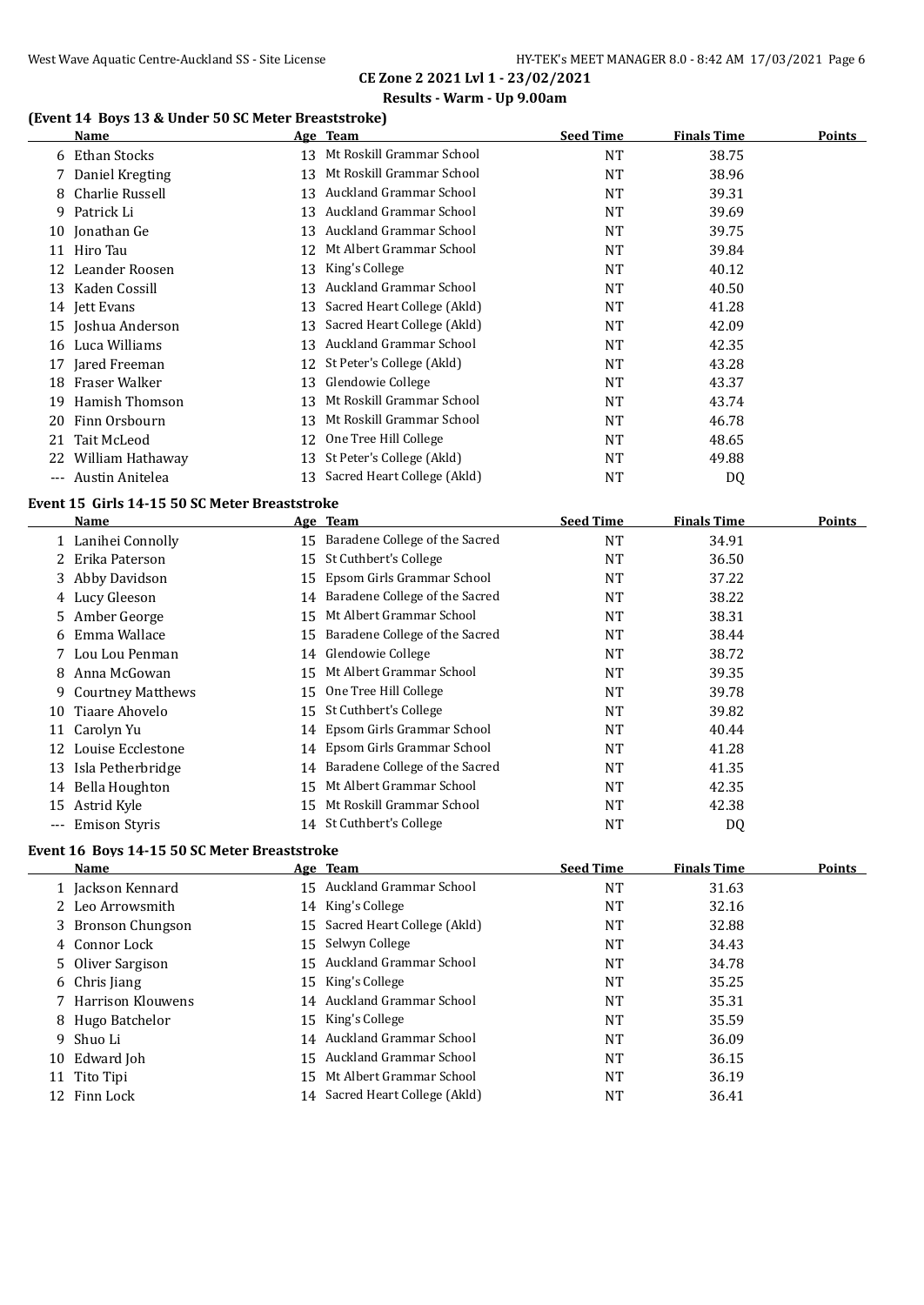# **(Event 16 Boys 14-15 50 SC Meter Breaststroke)**

|       | (Event To Boys 14-15 50 SC Meter Breaststroke)<br><b>Name</b> |    | <u>Age Team</u>                   | <b>Seed Time</b> | <b>Finals Time</b> | <b>Points</b> |
|-------|---------------------------------------------------------------|----|-----------------------------------|------------------|--------------------|---------------|
|       | 13 Andre Chan                                                 |    | 14 Mt Roskill Grammar School      | <b>NT</b>        | 36.97              |               |
|       | 14 Luke Gibson                                                |    | 14 Auckland Grammar School        | <b>NT</b>        | 37.14              |               |
|       | 15 Ryan Peck                                                  |    | 15 Sacred Heart College (Akld)    | <b>NT</b>        | 37.47              |               |
|       | 16 Daniel Park                                                |    | 14 Sacred Heart College (Akld)    | <b>NT</b>        | 39.06              |               |
| 17    | Cohen Freeman                                                 |    | 14 St Peter's College (Akld)      | <b>NT</b>        | 39.50              |               |
|       | 18 Hunter Dobson                                              | 15 | Mt Albert Grammar School          | <b>NT</b>        | 39.54              |               |
|       | 19 Max Ly                                                     |    | 14 Glendowie College              | <b>NT</b>        | 40.10              |               |
| $*20$ | Max Brears                                                    |    | 14 Mt Albert Grammar School       | <b>NT</b>        | 40.25              |               |
| $*20$ | Max Parkinson                                                 |    | 14 St Peter's College (Akld)      | <b>NT</b>        | 40.25              |               |
|       | 22 Armand Spencer                                             |    | 14 Sacred Heart College (Akld)    | <b>NT</b>        | 40.47              |               |
|       | 23 Daniel Hyde                                                |    | 14 St Peter's College (Akld)      | <b>NT</b>        | 40.82              |               |
|       | 24 Jessley Yee                                                |    | 15 St Peter's College (Akld)      | NT               | 42.35              |               |
|       | 25 Joshua Godinet                                             |    | 14 St Peter's College (Akld)      | NT               | 42.87              |               |
|       | 26 Saniru Hewa                                                |    | 15 Mt Roskill Grammar School      | NT               | 44.41              |               |
|       | 27 Henry Mulholland                                           |    | 14 St Peter's College (Akld)      | NT               | 44.97              |               |
|       | 28 Jinitha Hewa                                               |    | 14 Mt Roskill Grammar School      | <b>NT</b>        | 46.16              |               |
|       | --- Finlay Walker                                             |    | 15 Glendowie College              | NT               | DQ                 |               |
|       | Event 17 Girls 16-18 50 SC Meter Breaststroke                 |    |                                   |                  |                    |               |
|       | Name                                                          |    | Age Team                          | <b>Seed Time</b> | <b>Finals Time</b> | <b>Points</b> |
|       | 1 Trelise Dance                                               |    | 16 Baradene College of the Sacred | <b>NT</b>        | 34.00              |               |
|       | 2 Mackenzie Brears                                            | 17 | Epsom Girls Grammar School        | <b>NT</b>        | 34.09              |               |
| 3.    | Grace Baik                                                    | 16 | Epsom Girls Grammar School        | NT               | 37.84              |               |
|       | 4 Olivia Gibson                                               | 16 | Baradene College of the Sacred    | NT               | 38.15              |               |
| 5     | India Doo                                                     | 17 | King's College                    | NT               | 38.31              |               |
|       | 6 Edie Ancell                                                 | 16 | Mt Albert Grammar School          | <b>NT</b>        | 39.03              |               |
| 7     | Lara Grozev                                                   | 16 | Mt Albert Grammar School          | NT               | 39.41              |               |
| 8     | Cate Cleland                                                  | 16 | Epsom Girls Grammar School        | NT               | 39.62              |               |
| 9     | Poppy Paterson-Boock                                          | 16 | St Cuthbert's College             | NT               | 40.16              |               |
| 10    | Annaliese Zapata                                              | 16 | Baradene College of the Sacred    | NT               | 42.19              |               |
|       | 11 Lucy Woodall                                               | 17 | Mt Albert Grammar School          | <b>NT</b>        | 43.00              |               |
| 12    | Megan Brook                                                   |    | 16 St Cuthbert's College          | NT               | 43.65              |               |
|       | 13 Mena Ren-Fritzke                                           |    | 16 Mt Albert Grammar School       | <b>NT</b>        | 44.40              |               |
|       | Event 18 Boys 16-18 50 SC Meter Breaststroke                  |    |                                   |                  |                    |               |
|       | Name                                                          |    | Age Team                          | <b>Seed Time</b> | <b>Finals Time</b> | <b>Points</b> |
|       | 1 Bowen Crawford                                              |    | 16 Mt Albert Grammar School       | <b>NT</b>        | 31.97              |               |
|       | 2 Thomas Murray                                               |    | 16 Mt Albert Grammar School       | NT               | 32.56              |               |
|       | 3 Eric Li                                                     |    | 16 Auckland Grammar School        | <b>NT</b>        | 32.90              |               |
|       | 4 Josh Drake                                                  |    | 16 Auckland Grammar School        | NT               | 33.53              |               |
|       | 5 Johnson Li                                                  |    | 16 King's College                 | NT               | 34.06              |               |
|       | 6 Justin Hemara                                               | 17 | Mt Albert Grammar School          | NT               | 34.35              |               |
|       | 7 Eric Zheng                                                  |    | 16 Auckland Grammar School        | <b>NT</b>        | 35.03              |               |

8 Jack George **17 Auckland Grammar School NT** 35.19 9 William Waters **16 Sacred Heart College (Akld)** NT 35.68 10 Matthew Gin 17 Sacred Heart College (Akld) NT 35.72 11 Michael Chapman 16 Mt Albert Grammar School NT 35.78 12 James Bell **16 Sacred Heart College (Akld)** NT 37.85 Cameron Croft 16 St Peter's College (Akld) NT 39.72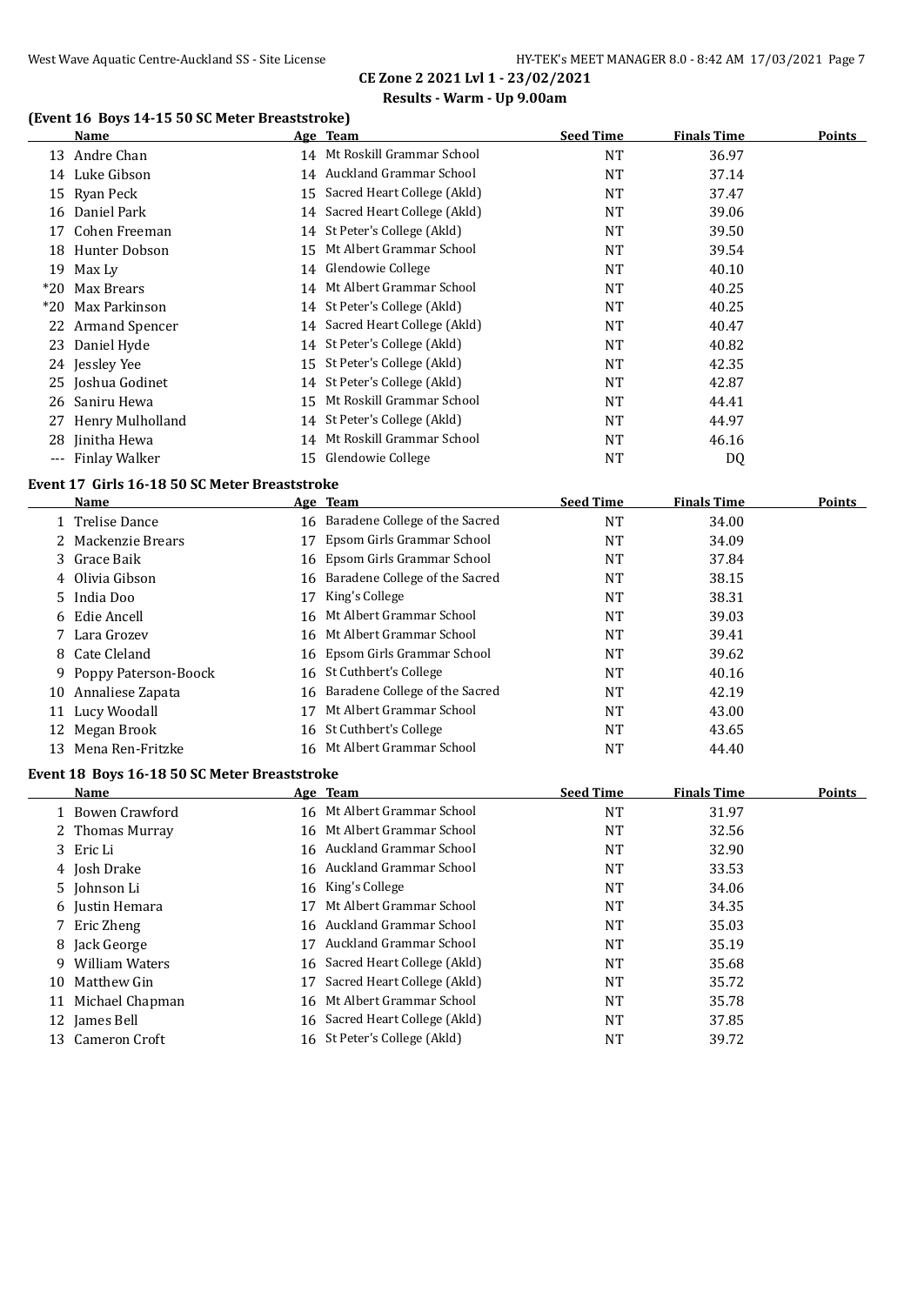#### **Event 19 Girls 13 & Under 50 SC Meter Freestyle**

|    | Name                 |    | Age Team                       | <b>Seed Time</b> | <b>Finals Time</b> | <b>Points</b> |
|----|----------------------|----|--------------------------------|------------------|--------------------|---------------|
|    | 1 Sophie Barry       | 13 | Glendowie College              | <b>NT</b>        | 29.87              |               |
|    | 2 Paikea Cecil       | 13 | Tamaki College                 | NT               | 30.16              |               |
|    | 3 Rebecca Pitout     | 13 | Epsom Girls Grammar School     | <b>NT</b>        | 30.22              |               |
| 4  | Laura Watts          | 12 | Epsom Girls Grammar School     | <b>NT</b>        | 31.16              |               |
|    | 5 Sahara Logo-Olo    | 12 | One Tree Hill College          | <b>NT</b>        | 31.17              |               |
|    | 6 Sia Okach          | 13 | Baradene College of the Sacred | <b>NT</b>        | 31.27              |               |
|    | 7 Khalen Quensell    | 13 | Mt Albert Grammar School       | <b>NT</b>        | 31.38              |               |
|    | 8 Sofia Bray         | 12 | Baradene College of the Sacred | <b>NT</b>        | 31.41              |               |
| 9  | Daniella Van Delden  | 12 | St Cuthbert's College          | <b>NT</b>        | 31.60              |               |
| 10 | Mia Kelliher         | 13 | St Cuthbert's College          | <b>NT</b>        | 31.75              |               |
| 11 | <b>Beatrice Cook</b> | 13 | St Cuthbert's College          | <b>NT</b>        | 31.90              |               |
| 12 | Amorita Nehoa        | 13 | Epsom Girls Grammar School     | <b>NT</b>        | 32.10              |               |
| 13 | Xanthe Miller        | 13 | Glendowie College              | NT               | 32.41              |               |
|    | 14 Riaan Bryant      | 13 | Baradene College of the Sacred | <b>NT</b>        | 32.69              |               |
| 15 | Lucy O'Reilly        | 13 | Baradene College of the Sacred | NT               | 33.09              |               |
| 16 | Billie Schuller      | 13 | Baradene College of the Sacred | <b>NT</b>        | 33.37              |               |
| 17 | Maisie Penman        | 13 | Glendowie College              | <b>NT</b>        | 35.71              |               |
| 18 | Lou Chevaldin        | 13 | Waiheke High School            | NT               | 42.62              |               |

#### **Event 20 Boys 13 & Under 50 SC Meter Freestyle**

|    | <b>Name</b>                                |    | Age Team                       | <b>Seed Time</b> | <b>Finals Time</b> | <b>Points</b> |
|----|--------------------------------------------|----|--------------------------------|------------------|--------------------|---------------|
| 1  | Palepua Afoa                               | 13 | Mt Albert Grammar School       | <b>NT</b>        | 26.85              |               |
|    | Kaden Cossill                              | 13 | Auckland Grammar School        | <b>NT</b>        | 28.03              |               |
| 3  | Patrick Li                                 | 13 | <b>Auckland Grammar School</b> | <b>NT</b>        | 28.40              |               |
| 4  | Eric Yang                                  | 13 | King's College                 | <b>NT</b>        | 28.48              |               |
| 5. | Jett Evans                                 | 13 | Sacred Heart College (Akld)    | <b>NT</b>        | 28.97              |               |
| 6  | Daniel Kregting                            | 13 | Mt Roskill Grammar School      | <b>NT</b>        | 29.10              |               |
|    | Ethan Stocks                               | 13 | Mt Roskill Grammar School      | <b>NT</b>        | 29.35              |               |
| 8  | Abe Alblas                                 | 13 | <b>Auckland Grammar School</b> | <b>NT</b>        | 30.06              |               |
| 9  | Jared Freeman                              | 12 | St Peter's College (Akld)      | <b>NT</b>        | 30.15              |               |
| 10 | Fraser Walker                              | 13 | Glendowie College              | <b>NT</b>        | 30.40              |               |
| 11 | Charlie Russell                            | 13 | <b>Auckland Grammar School</b> | <b>NT</b>        | 30.41              |               |
| 12 | Hiro Tau                                   | 12 | Mt Albert Grammar School       | <b>NT</b>        | 30.54              |               |
| 13 | Oscar Bower                                | 13 | Auckland Grammar School        | <b>NT</b>        | 31.28              |               |
| 14 | Fletcher Petrie                            | 12 | Mt Albert Grammar School       | <b>NT</b>        | 31.50              |               |
| 15 | Milan Liao                                 | 13 | Sacred Heart College (Akld)    | <b>NT</b>        | 31.68              |               |
| 16 | <b>Tyler Yare</b>                          | 13 | Mt Albert Grammar School       | <b>NT</b>        | 31.79              |               |
| 17 | Hamish Thomson                             | 13 | Mt Roskill Grammar School      | <b>NT</b>        | 31.97              |               |
| 18 | Luca Williams                              | 13 | <b>Auckland Grammar School</b> | <b>NT</b>        | 32.00              |               |
| 19 | Angus Houghton                             | 13 | Sacred Heart College (Akld)    | <b>NT</b>        | 32.82              |               |
| 20 | William Hathaway                           | 13 | St Peter's College (Akld)      | <b>NT</b>        | 34.53              |               |
| 21 | Finn Orsbourn                              | 13 | Mt Roskill Grammar School      | NT               | 36.56              |               |
| 22 | <b>Tait McLeod</b>                         | 12 | One Tree Hill College          | <b>NT</b>        | 39.99              |               |
|    | Event 21 Girls 14-15 50 SC Meter Freestyle |    |                                |                  |                    |               |
|    | <b>Name</b>                                |    | Age Team                       | <b>Seed Time</b> | <b>Finals Time</b> | <b>Points</b> |
|    | 1 Lanihei Connolly                         | 15 | Baradene College of the Sacred | <b>NT</b>        | 28.62              |               |
|    | 2 Amelia Bray                              | 14 | Baradene College of the Sacred | <b>NT</b>        | 28.88              |               |
| 3  | <b>Courtney Matthews</b>                   | 15 | One Tree Hill College          | <b>NT</b>        | 29.19              |               |

4 Emma Wallace **15 Baradene College of the Sacred** NT 29.44 Isla Petherbridge 14 Baradene College of the Sacred NT 29.49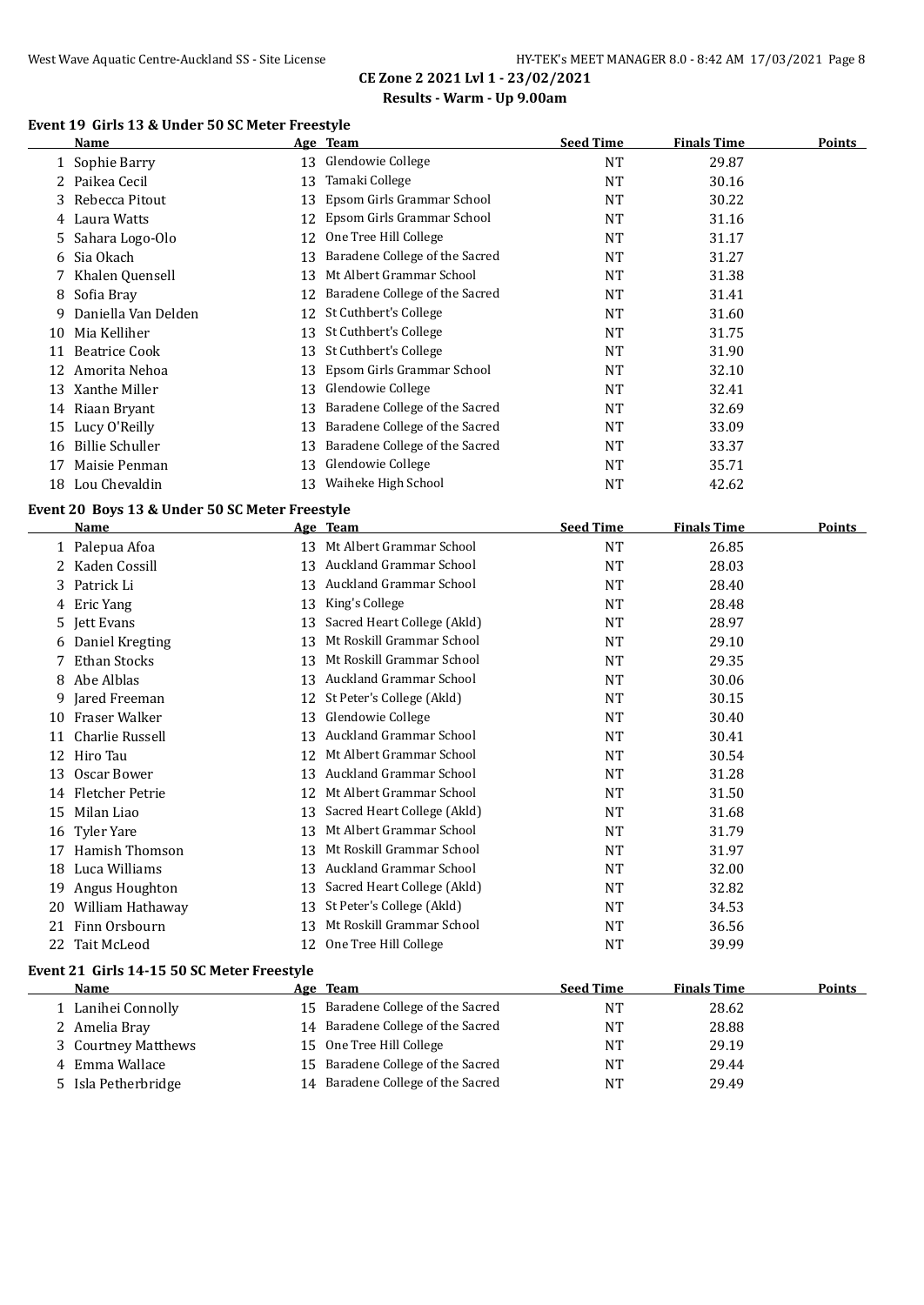# **Results - Warm - Up 9.00am**

# **(Event 21 Girls 14-15 50 SC Meter Freestyle)**

|    | Name               |     | Age Team                          | <b>Seed Time</b> | <b>Finals Time</b> | <b>Points</b> |
|----|--------------------|-----|-----------------------------------|------------------|--------------------|---------------|
|    | 6 Carolyn Yu       |     | 14 Epsom Girls Grammar School     | <b>NT</b>        | 29.60              |               |
|    | 7 Bella Knight     |     | 14 St Cuthbert's College          | NT               | 29.79              |               |
| 8  | Amber George       |     | 15 Mt Albert Grammar School       | <b>NT</b>        | 29.81              |               |
|    | 9 Sara Jameson     |     | 14 St Cuthbert's College          | <b>NT</b>        | 30.15              |               |
| 10 | Emison Styris      |     | 14 St Cuthbert's College          | <b>NT</b>        | 30.16              |               |
| 11 | Islay Boyes        |     | 14 St Cuthbert's College          | <b>NT</b>        | 30.47              |               |
| 12 | Sunnie Yan         |     | 15 Epsom Girls Grammar School     | <b>NT</b>        | 30.55              |               |
|    | 13 Isabelle Gibson |     | 14 Baradene College of the Sacred | NT               | 30.56              |               |
|    | 14 Anna McGowan    | 15  | Mt Albert Grammar School          | <b>NT</b>        | 30.97              |               |
| 15 | Abby Davidson      |     | 15 Epsom Girls Grammar School     | <b>NT</b>        | 31.10              |               |
| 16 | Louise Ecclestone  |     | 14 Epsom Girls Grammar School     | <b>NT</b>        | 31.31              |               |
| 17 | Lucy Gleeson       |     | 14 Baradene College of the Sacred | <b>NT</b>        | 32.06              |               |
| 18 | Bella Houghton     | 15  | Mt Albert Grammar School          | <b>NT</b>        | 32.13              |               |
| 19 | Alex Winn          | 14  | Mt Roskill Grammar School         | <b>NT</b>        | 32.16              |               |
| 20 | Lou Lou Penman     |     | 14 Glendowie College              | <b>NT</b>        | 32.25              |               |
|    | 21 Astrid Kyle     | 15. | Mt Roskill Grammar School         | NT               | 32.35              |               |
|    |                    |     |                                   |                  |                    |               |

#### **Event 22 Boys 14-15 50 SC Meter Freestyle**

|       | Name                 |    | Age Team                       | <b>Seed Time</b> | <b>Finals Time</b> | <b>Points</b> |
|-------|----------------------|----|--------------------------------|------------------|--------------------|---------------|
|       | 1 Leo Arrowsmith     |    | 14 King's College              | <b>NT</b>        | 25.88              |               |
|       | *2 Bronson Chungson  | 15 | Sacred Heart College (Akld)    | <b>NT</b>        | 25.97              |               |
| $*2$  | Zahn Cooney          | 15 | King's College                 | <b>NT</b>        | 25.97              |               |
|       | 4 Harrison Klouwens  |    | 14 Auckland Grammar School     | <b>NT</b>        | 26.25              |               |
| 5.    | Hunter Dobson        | 15 | Mt Albert Grammar School       | <b>NT</b>        | 26.37              |               |
| $*6$  | Connor Lock          | 15 | Selwyn College                 | NT               | 26.47              |               |
| $*6$  | Nathanial Hunt       | 15 | Sacred Heart College (Akld)    | <b>NT</b>        | 26.47              |               |
| 8     | Hugo Batchelor       | 15 | King's College                 | <b>NT</b>        | 26.62              |               |
| 9     | Ryan Peck            | 15 | Sacred Heart College (Akld)    | <b>NT</b>        | 26.78              |               |
| 10    | Tito Tipi            | 15 | Mt Albert Grammar School       | <b>NT</b>        | 26.85              |               |
| 11    | Thomas Hunter        |    | 14 Auckland Grammar School     | <b>NT</b>        | 26.91              |               |
| 12    | Chris Jiang          | 15 | King's College                 | <b>NT</b>        | 27.40              |               |
| 13    | Jackson Kennard      |    | 15 Auckland Grammar School     | <b>NT</b>        | 27.50              |               |
|       | 14 Shuo Li           |    | 14 Auckland Grammar School     | <b>NT</b>        | 27.56              |               |
|       | *15 Daniel Hyde      | 14 | St Peter's College (Akld)      | <b>NT</b>        | 27.59              |               |
| $*15$ | Luke Hair            |    | 15 Auckland Grammar School     | <b>NT</b>        | 27.59              |               |
| 17    | Saniru Hewa          | 15 | Mt Roskill Grammar School      | <b>NT</b>        | 27.87              |               |
| 18    | <b>Trey Sharples</b> |    | 15 Mt Albert Grammar School    | <b>NT</b>        | 28.75              |               |
| 19    | Nathan Hannah        |    | 14 Sacred Heart College (Akld) | <b>NT</b>        | 29.22              |               |
| 20    | Cohen Freeman        |    | 14 St Peter's College (Akld)   | <b>NT</b>        | 29.31              |               |
| 21    | Sebastian Chevalier  |    | 14 Sacred Heart College (Akld) | <b>NT</b>        | 29.50              |               |
| 22    | Andre Chan           |    | 14 Mt Roskill Grammar School   | <b>NT</b>        | 29.97              |               |
| 23    | Max Brears           |    | 14 Mt Albert Grammar School    | <b>NT</b>        | 30.09              |               |
| 24    | Oliver Sargison      |    | 15 Auckland Grammar School     | NT               | 30.10              |               |
| 25    | <b>Toby Grace</b>    |    | 14 Sacred Heart College (Akld) | <b>NT</b>        | 30.22              |               |
| 26    | Max Parkinson        |    | 14 St Peter's College (Akld)   | <b>NT</b>        | 30.52              |               |
|       | 27 Jessley Yee       |    | 15 St Peter's College (Akld)   | <b>NT</b>        | 30.72              |               |
|       | 28 Max Ly            |    | 14 Glendowie College           | <b>NT</b>        | 30.75              |               |
|       | 29 Henry Mulholland  | 14 | St Peter's College (Akld)      | <b>NT</b>        | 30.78              |               |
|       | 30 Jinitha Hewa      |    | 14 Mt Roskill Grammar School   | NT               | 32.38              |               |
|       | --- Finlay Walker    |    | 15 Glendowie College           | <b>NT</b>        | DQ                 |               |
|       |                      |    |                                |                  |                    |               |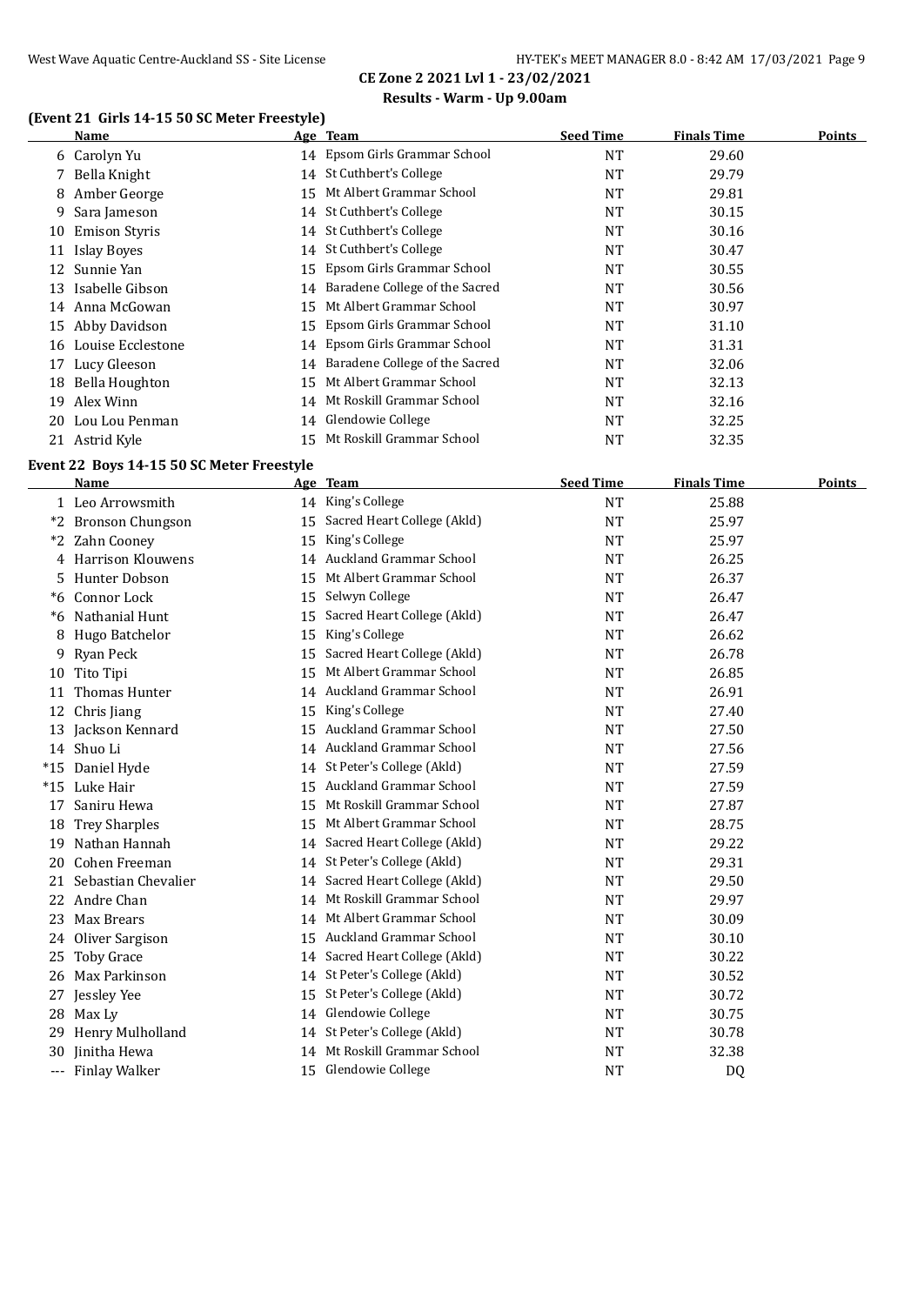#### West Wave Aquatic Centre-Auckland SS - Site License HY-TEK's MEET MANAGER 8.0 - 8:42 AM 17/03/2021 Page 10 **CE Zone 2 2021 Lvl 1 - 23/02/2021**

# **Results - Warm - Up 9.00am**

#### **Event 23 Girls 16-18 50 SC Meter Freestyle**

|    | Name               |    | Age Team                          | <b>Seed Time</b> | <b>Finals Time</b> | <b>Points</b> |
|----|--------------------|----|-----------------------------------|------------------|--------------------|---------------|
|    | 1 Rae Kwan         | 17 | Epsom Girls Grammar School        | NT               | 28.25              |               |
|    | 2 Edie Ancell      |    | 16 Mt Albert Grammar School       | NT               | 28.59              |               |
|    | 3 Alice Williams   |    | 16 Epsom Girls Grammar School     | NT               | 28.66              |               |
|    | 4 Kaiya Brown      |    | 16 Marist College                 | NT               | 29.03              |               |
|    | 5 India Doo        | 17 | King's College                    | NT               | 29.09              |               |
|    | 6 Mackenzie Brears |    | Epsom Girls Grammar School        | NT               | 29.10              |               |
|    | 7 Grace Baik       |    | 16 Epsom Girls Grammar School     | NT               | 29.84              |               |
|    | 8 Isla Marsh       |    | 16 Mt Albert Grammar School       | <b>NT</b>        | 29.91              |               |
|    | 9 Trelise Dance    |    | 16 Baradene College of the Sacred | NT               | 30.28              |               |
| 10 | Lara Grozev        |    | 16 Mt Albert Grammar School       | NT               | 31.46              |               |
| 11 | Mena Ren-Fritzke   |    | 16 Mt Albert Grammar School       | <b>NT</b>        | 31.94              |               |
| 12 | Megan Brook        |    | 16 St Cuthbert's College          | <b>NT</b>        | 32.53              |               |
|    | 13 Olivia Gibson   |    | 16 Baradene College of the Sacred | NT               | 33.82              |               |

### **Event 24 Boys 16-18 50 SC Meter Freestyle**

|       | Name                    |     | Age Team                    | <b>Seed Time</b> | <b>Finals Time</b> | Points |
|-------|-------------------------|-----|-----------------------------|------------------|--------------------|--------|
|       | 1 Thomas Murray         |     | 16 Mt Albert Grammar School | NT               | 25.96              |        |
|       | 2 Lucas Hannah          | 17  | Sacred Heart College (Akld) | <b>NT</b>        | 25.97              |        |
|       | 3 Johnson Li            | 16  | King's College              | NT               | 26.18              |        |
|       | 4 James Bell            | 16  | Sacred Heart College (Akld) | NT               | 26.56              |        |
| *5    | Michael Chapman         | 16  | Mt Albert Grammar School    | <b>NT</b>        | 26.65              |        |
|       | *5 Jourdan Klink        | 17  | Auckland Grammar School     | NT               | 26.65              |        |
| *7    | Jack George             | 17  | Auckland Grammar School     | <b>NT</b>        | 26.66              |        |
| $*7$  | Quin Walden             | 16  | Mt Albert Grammar School    | NT               | 26.66              |        |
|       | 9 Justin Hemara         | 17  | Mt Albert Grammar School    | NT               | 26.72              |        |
| 10    | Matthew Gin             | 17  | Sacred Heart College (Akld) | <b>NT</b>        | 26.82              |        |
|       | 11 Tony Tua-Tagaloa     | 16  | Mt Albert Grammar School    | NT               | 26.90              |        |
| 12    | Bowen Crawford          | 16  | Mt Albert Grammar School    | <b>NT</b>        | 27.31              |        |
| $*13$ | Eric Li                 | 16. | Auckland Grammar School     | <b>NT</b>        | 27.50              |        |
|       | *13 Josh Drake          | 16  | Auckland Grammar School     | NT               | 27.50              |        |
| 15    | Cameron Croft           | 16  | St Peter's College (Akld)   | NT               | 28.78              |        |
| 16    | Elardus Botha           | 16  | Auckland Grammar School     | NT               | 29.50              |        |
| 17    | Oliver Turnbull         | 17  | St Peter's College (Akld)   | NT               | 29.72              |        |
|       | 18 Michael Spielhaupter | 17  | Waiheke High School         | NT               | 34.09              |        |

#### **Event 25 Girls Open 200 SC Meter Relay Fly**

| Team                                      | Relay               | <b>Seed Time</b>          | <b>Finals Time</b>     | Points |
|-------------------------------------------|---------------------|---------------------------|------------------------|--------|
| 1 Baradene College of the Sacred          | A                   | <b>NT</b>                 | 2:05.84                |        |
| 1) Amelia Bray 14                         | 2) Emma Wallace 15  | 3) Olivia Gibson 16       | 4) Lanihei Connolly 15 |        |
| 2 Mt Albert Grammar School                | A                   | <b>NT</b>                 | 2:06.50                |        |
| 1) Edie Ancell 16                         | 2) Lara Grozev 16   | 3) Amber George 15        | 4) Isla Marsh 16       |        |
| 3 St Cuthbert's College                   | A                   | <b>NT</b>                 | 2:12.85                |        |
| 1) Hannah Piper 14                        | 2) Sara Jameson 14  | 3) Daniella Van Delden 12 | 4) Sofia Kelliher 15   |        |
| 4 Glendowie College                       | A                   | NT                        | 2:24.67                |        |
| 1) Xanthe Miller 13                       | 2) Maisie Penman 13 | 3) Lou Lou Penman 14      | 4) Sophie Barry 13     |        |
| --- Epsom Girls Grammar School            | A                   | <b>NT</b>                 | DQ                     |        |
| 1) Grace Baik 16                          | 2) Carolyn Yu 14    | 3) Mackenzie Brears 17    | 4) Rae Kwan 17         |        |
| Event 26 Boys Open 200 SC Meter Relay Fly |                     |                           |                        |        |
| Team                                      | Relav               | <b>Seed Time</b>          | <b>Finals Time</b>     | Points |
| 1 Mt Albert Grammar School                | A                   | <b>NT</b>                 | 1:53.25                |        |
| 1) Thomas Murray 16                       | 2) Ouin Walden 16   | 3) Hunter Dobson 15       | 4) Carwin Li 16        |        |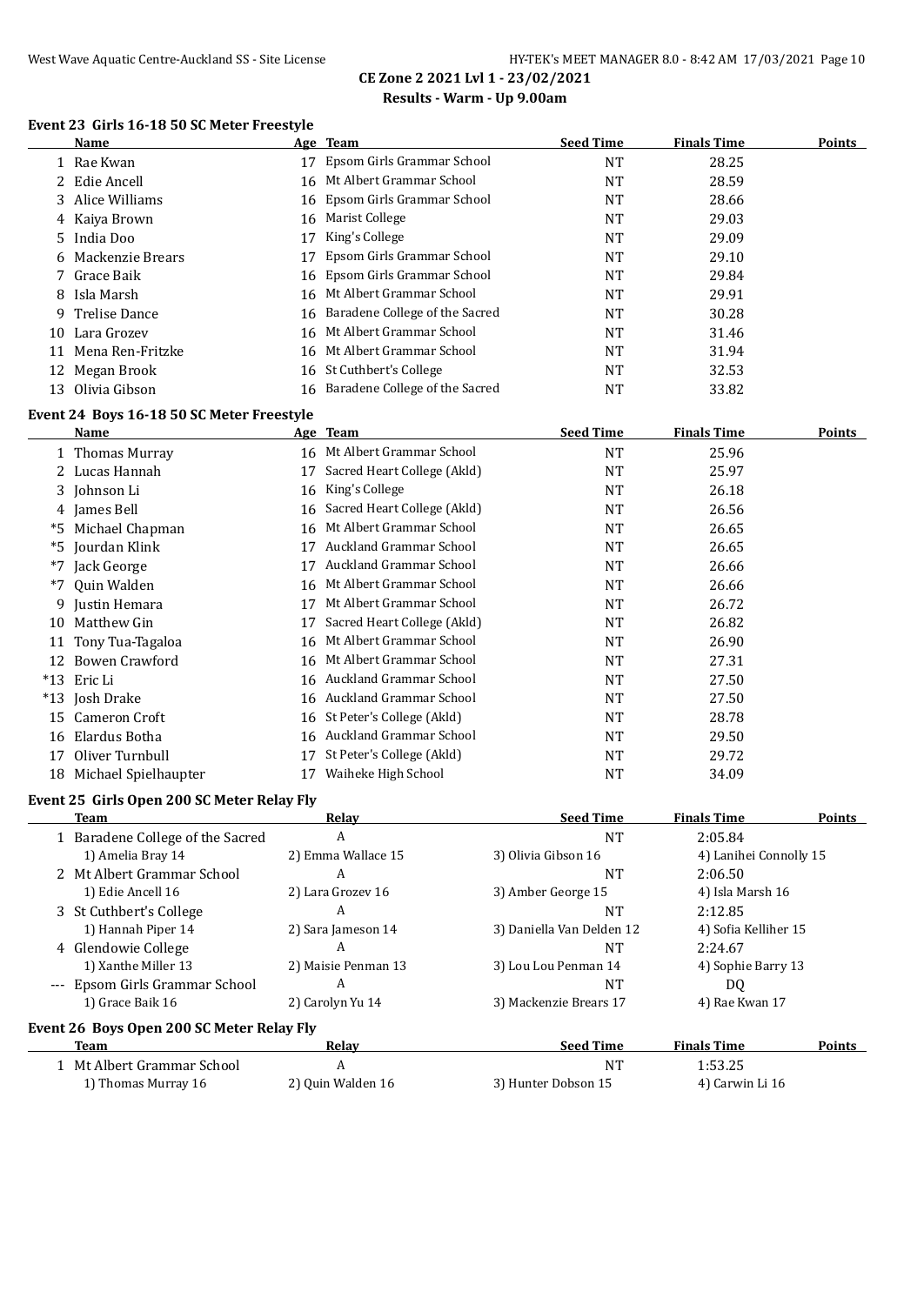# **CE Zone 2 2021 Lvl 1 - 23/02/2021 Results - Warm - Up 9.00am**

| (Event 26 Boys Open 200 SC Meter Relay Fly)<br><b>Team</b>                                                                                                                                                                          | Relay                    | <b>Seed Time</b>                 | <b>Finals Time</b>                   | <b>Points</b> |
|-------------------------------------------------------------------------------------------------------------------------------------------------------------------------------------------------------------------------------------|--------------------------|----------------------------------|--------------------------------------|---------------|
| 2 Auckland Grammar School                                                                                                                                                                                                           | $\boldsymbol{A}$         | <b>NT</b>                        | 1:55.15                              |               |
| 1) Harrison Klouwens 14                                                                                                                                                                                                             | 2) Jackson Kennard 15    | 3) Oliver Sargison 15            | 4) Josh Drake 16                     |               |
| 3 Mt Roskill Grammar School                                                                                                                                                                                                         | $\boldsymbol{A}$         | <b>NT</b>                        | 2:09.94                              |               |
| 1) Daniel Kregting 13                                                                                                                                                                                                               | 2) Andre Chan 14         | 3) Ethan Stocks 13               | 4) Saniru Hewa 15                    |               |
| --- Sacred Heart College (Akld)                                                                                                                                                                                                     | $\mathbf{A}$             | NT                               | DQ                                   |               |
| 1) James Bell 16                                                                                                                                                                                                                    | 2) William Waters 16     | 3) Matthew Gin 17                | 4) Lucas Hannah 17                   |               |
|                                                                                                                                                                                                                                     |                          |                                  |                                      |               |
| Event 27 Girls Open 200 SC Meter Relay Back<br><b>Team</b>                                                                                                                                                                          | Relay                    | <b>Seed Time</b>                 | <b>Finals Time</b>                   | <b>Points</b> |
| 1 Mt Albert Grammar School                                                                                                                                                                                                          | A                        | NT                               | 2:10.72                              |               |
| 1) Edie Ancell 16                                                                                                                                                                                                                   | 2) Anna McGowan 15       | 3) Lara Grozev 16                | 4) Amber George 15                   |               |
| 2 Baradene College of the Sacred                                                                                                                                                                                                    | A                        | NT                               | 2:15.09                              |               |
| 1) Isabelle Gibson 14                                                                                                                                                                                                               | 2) Olivia Gibson 16      | 3) Sofia Bray 12                 | 4) Amelia Bray 14                    |               |
|                                                                                                                                                                                                                                     | A                        |                                  |                                      |               |
| 3 St Cuthbert's College<br>1) Holly Dunn 14                                                                                                                                                                                         | 2) Sofia Kelliher 15     | <b>NT</b><br>3) Mia Kelliher 13  | 2:26.67<br>4) Daniella Van Delden 12 |               |
|                                                                                                                                                                                                                                     |                          |                                  |                                      |               |
| Event 28 Boys Open 200 SC Meter Relay Back                                                                                                                                                                                          |                          |                                  |                                      |               |
| <b>Team</b>                                                                                                                                                                                                                         | <b>Relay</b>             | <b>Seed Time</b>                 | <b>Finals Time</b>                   | <b>Points</b> |
| 1 Mt Albert Grammar School                                                                                                                                                                                                          | $\boldsymbol{A}$         | <b>NT</b>                        | 1:59.71                              |               |
| 1) Quin Walden 16                                                                                                                                                                                                                   | 2) Hunter Dobson 15      | 3) Bowen Crawford 16             | 4) Thomas Murray 16                  |               |
| 2 Auckland Grammar School                                                                                                                                                                                                           | A                        | <b>NT</b>                        | 2:03.62                              |               |
| 1) Jourdan Klink 17                                                                                                                                                                                                                 | 2) Jackson Kennard 15    | 3) Luke Hair 15                  | 4) Victor Balgaradean 15             |               |
| 3 Sacred Heart College (Akld)                                                                                                                                                                                                       | A                        | <b>NT</b>                        | 2:07.87                              |               |
| 1) William Waters 16                                                                                                                                                                                                                | 2) James Bell 16         | 3) Matthew Gin 17                | 4) Lucas Hannah 17                   |               |
| Event 30 Boys 13 & Under 200 SC Meter Relay Breast                                                                                                                                                                                  |                          |                                  |                                      |               |
| <b>Team</b> and the state of the state of the state of the state of the state of the state of the state of the state of the state of the state of the state of the state of the state of the state of the state of the state of the | Relay                    | <b>Seed Time</b>                 | <b>Finals Time</b>                   | <b>Points</b> |
| 1 Auckland Grammar School                                                                                                                                                                                                           | $\boldsymbol{A}$         | NT                               | 2:41.35                              |               |
| 1) Jonathan Ge 13                                                                                                                                                                                                                   | 2) Patrick Li 13         | 3) Luca Williams 13              | 4) Charlie Russell 13                |               |
| Event 31 Girls 14-15 200 SC Meter Relay Breast                                                                                                                                                                                      |                          |                                  |                                      |               |
| <b>Team</b>                                                                                                                                                                                                                         | Relay                    | <b>Seed Time</b>                 | <b>Finals Time</b>                   | <b>Points</b> |
| 1 St Cuthbert's College                                                                                                                                                                                                             | A                        | <b>NT</b>                        | 2:38.59                              |               |
| 1) Tiaare Ahovelo 15                                                                                                                                                                                                                | 2) Holly MacDonald 15    | 3) Emison Styris 14              | 4) Erika Paterson 15                 |               |
| 2 Glendowie College                                                                                                                                                                                                                 | A                        |                                  | 2:44.12                              |               |
| 1) Sophie Barry 13                                                                                                                                                                                                                  | 2) Maisie Penman 13      | <b>NT</b><br>3) Xanthe Miller 13 | 4) Lou Lou Penman 14                 |               |
|                                                                                                                                                                                                                                     |                          |                                  |                                      |               |
| Event 32 Boys 14-15 200 SC Meter Relay Breast                                                                                                                                                                                       |                          |                                  |                                      |               |
| <b>Team</b>                                                                                                                                                                                                                         | <b>Relay</b>             | <b>Seed Time</b>                 | <b>Finals Time</b>                   | <b>Points</b> |
| 1 Auckland Grammar School                                                                                                                                                                                                           | A                        | <b>NT</b>                        | 2:19.72                              |               |
|                                                                                                                                                                                                                                     |                          |                                  |                                      |               |
| 1) Harrison Klouwens 14                                                                                                                                                                                                             | 2) Luke Gibson 14        | 3) Shuo Li 14                    | 4) Jackson Kennard 15                |               |
| Event 33 Girls 16-18 200 SC Meter Relay Breast                                                                                                                                                                                      |                          |                                  |                                      |               |
| <b>Team</b>                                                                                                                                                                                                                         | Relay                    | <b>Seed Time</b>                 | <b>Finals Time</b>                   |               |
|                                                                                                                                                                                                                                     | A                        | <b>NT</b>                        | 2:24.34                              |               |
| 1 Baradene College of the Sacred<br>1) Lanihei Connolly 15                                                                                                                                                                          | 2) Olivia Gibson 16      | 3) Lucy Gleeson 14               | 4) Trelise Dance 16                  |               |
|                                                                                                                                                                                                                                     |                          |                                  |                                      | <b>Points</b> |
| Event 34 Boys 16-18 200 SC Meter Relay Breast                                                                                                                                                                                       |                          |                                  |                                      |               |
| Team                                                                                                                                                                                                                                | <u>Relav</u>             | <b>Seed Time</b>                 | <b>Finals Time</b>                   |               |
| 1 Auckland Grammar School                                                                                                                                                                                                           | A                        | NT                               | 2:17.12                              | <b>Points</b> |
| 1) Jack George 17                                                                                                                                                                                                                   | 2) Eric Zheng 16         | 3) Eric Li 16                    | 4) Josh Drake 16                     |               |
| 2 Mt Albert Grammar School<br>1) Carwin Li 16                                                                                                                                                                                       | A<br>2) Justin Hemara 17 | NT<br>3) Michael Chapman 16      | 2:25.09<br>4) Tony Tua-Tagaloa 16    |               |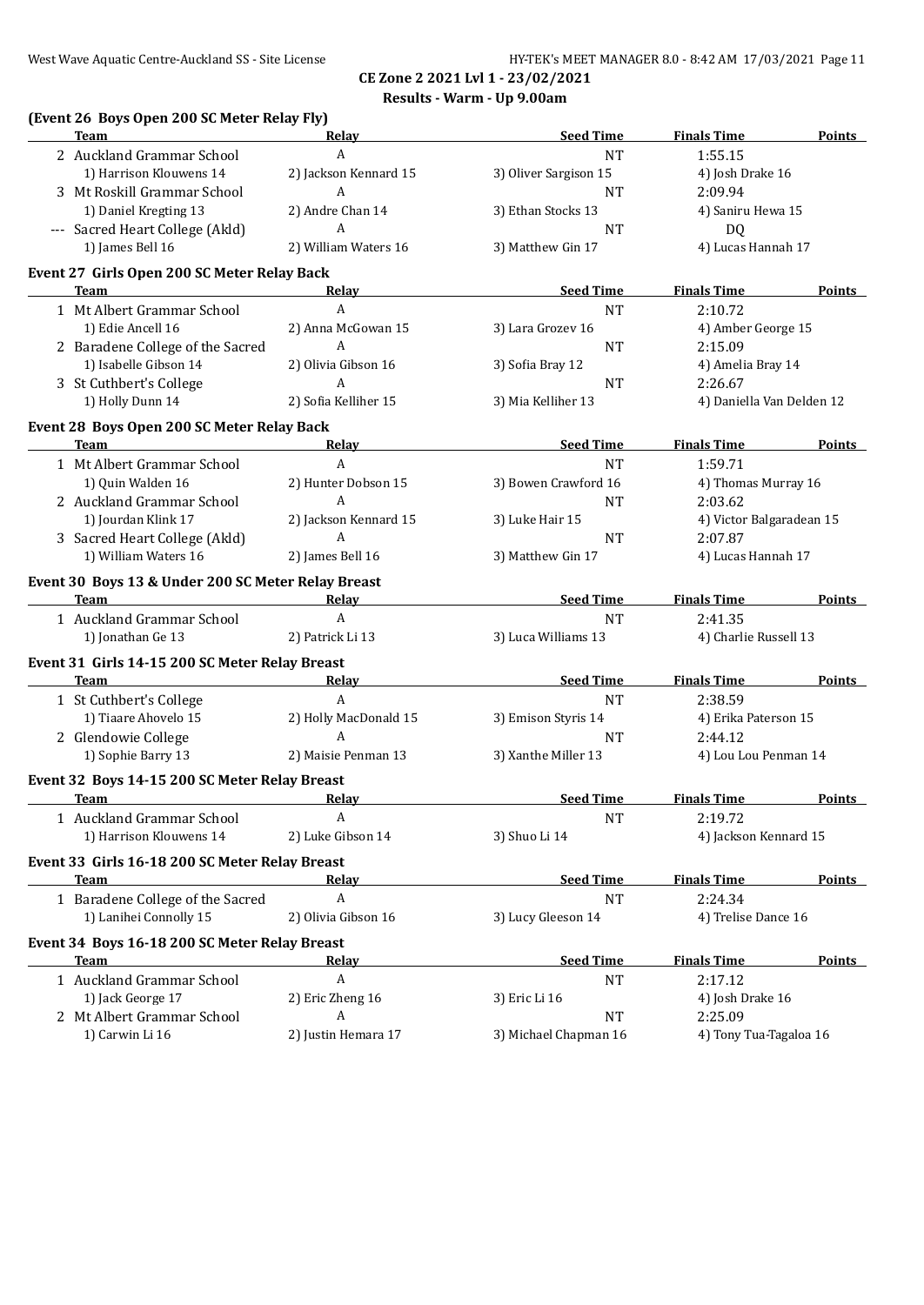**Event 35 Girls 13 & Under 200 SC Meter Freestyle Relay**

# **CE Zone 2 2021 Lvl 1 - 23/02/2021 Results - Warm - Up 9.00am**

| <b>Team</b>                                           | <b>Relay</b>             | <b>Seed Time</b>                 | <b>Finals Time</b>                | <b>Points</b> |
|-------------------------------------------------------|--------------------------|----------------------------------|-----------------------------------|---------------|
| 1 Epsom Girls Grammar School                          | $\mathbf{A}$             | NT                               | 2:04.37                           |               |
| 1) Laura Watts 12                                     | 2) Amorita Nehoa 13      | 3) Olivia Bates 12               | 4) Rebecca Pitout 13              |               |
| 2 Baradene College of the Sacred                      | A                        | $\rm{NT}$                        | 2:05.27                           |               |
| 1) Sofia Bray 12                                      | 2) Riaan Bryant 13       | 3) Billie Schuller 13            | 4) Sia Okach 13                   |               |
| 3 St Cuthbert's College                               | A                        | NT                               | 2:13.20                           |               |
| 1) Daniella Van Delden 12                             | 2) Audrey Huang 12       | 3) Beatrice Cook 13              | 4) Mia Kelliher 13                |               |
| Event 36 Boys 13 & Under 200 SC Meter Freestyle Relay |                          |                                  |                                   |               |
| Team                                                  | Relav                    | <b>Seed Time</b>                 | <b>Finals Time</b>                | <b>Points</b> |
| 1 Mt Albert Grammar School                            | A                        | <b>NT</b>                        | 2:00.73                           |               |
| 1) Fletcher Petrie 12                                 | 2) Hiro Tau 12           | 3) Tyler Yare 13                 | 4) Palepua Afoa 13                |               |
| 2 Sacred Heart College (Akld)                         | A                        | <b>NT</b>                        | 2:05.22                           |               |
| 1) Milan Liao 13                                      | 2) Angus Houghton 13     | 3) Joshua Anderson 13            | 4) Jett Evans 13                  |               |
| --- Auckland Grammar School                           | $\mathbf{A}$             | <b>NT</b>                        | DQ                                |               |
| 1) Patrick Li 13                                      | 2) Charlie Russell 13    | 3) Abe Alblas 13                 | 4) Kaden Cossill 13               |               |
| Event 37 Girls 14-15 200 SC Meter Freestyle Relay     |                          |                                  |                                   |               |
| <b>Team</b>                                           | Relay                    | <b>Seed Time</b>                 | <b>Finals Time</b>                | Points        |
| 1 Baradene College of the Sacred                      | A                        | <b>NT</b>                        | 1:57.78                           |               |
| 1) Emma Wallace 15                                    | 2) Isla Petherbridge 14  | 3) Isabelle Gibson 14            | 4) Amelia Bray 14                 |               |
| 2 Epsom Girls Grammar School                          | $\boldsymbol{A}$         | <b>NT</b>                        | 2:00.14                           |               |
| 1) Abby Davidson 15                                   | 2) Sunnie Yan 15         | 3) Louise Ecclestone 14          | 4) Carolyn Yu 14                  |               |
| 3 Mt Albert Grammar School                            | $\boldsymbol{A}$         | <b>NT</b>                        | 2:01.06                           |               |
| 1) Anna McGowan 15                                    | 2) Bella Houghton 15     | 3) Khalen Quensell 13            | 4) Amber George 15                |               |
| 4 St Cuthbert's College                               | A                        | <b>NT</b>                        | 2:01.45                           |               |
| 1) Islay Boyes 14                                     | 2) Emison Styris 14      | 3) Sara Jameson 14               | 4) Bella Knight 14                |               |
| Event 38 Boys 14-15 200 SC Meter Freestyle Relay      |                          |                                  |                                   |               |
| Team                                                  | <b>Relay</b>             | <b>Seed Time</b>                 | <b>Finals Time</b>                | Points        |
| 1 King's College                                      | A                        | <b>NT</b>                        | 1:44.47                           |               |
| 1) Zahn Cooney 15                                     | 2) Chris Jiang 15        | 3) Leo Arrowsmith 14             | 4) Hugo Batchelor 15              |               |
|                                                       |                          |                                  |                                   |               |
| 2 Sacred Heart College (Akld)                         | A                        | <b>NT</b>                        | 1:46.04                           |               |
| 1) Nathanial Hunt 15                                  | 2) Bronson Chungson 15   | 3) Fletcher Hilton 15            | 4) Ryan Peck 15                   |               |
| 3 Auckland Grammar School                             | A                        | <b>NT</b>                        | 1:46.06                           |               |
| 1) Edward Joh 15                                      | 2) Thomas Hunter 14      | 3) Oliver Sargison 15            | 4) Harrison Klouwens 14           |               |
| 4 Mt Albert Grammar School                            | A                        | <b>NT</b>                        | 1:52.67                           |               |
| 1) Tito Tipi 15                                       | 2) Trey Sharples 15      | 3) Max Brears 14                 | 4) Hunter Dobson 15               |               |
| 5 Auckland Grammar School                             | B                        | <b>NT</b>                        | 1:54.08                           |               |
|                                                       | 2) Luke Gibson 14        | 3) Shuo Li 14                    | 4) Luca Williams 13               |               |
| 1) Victor Balgaradean 15                              | A                        | <b>NT</b>                        | 1:57.91                           |               |
| 6 St Peter's College (Akld)                           |                          |                                  |                                   |               |
| 1) Cohen Freeman 14                                   | 2) Daniel Hyde 14<br>A   | 3) Jared Freeman 12<br>NT        | 4) Jessley Yee 15                 |               |
| 7 Mt Roskill Grammar School                           |                          |                                  | 1:59.62                           |               |
| 1) Andre Chan 14                                      | 2) Juan Micutuan 13<br>B | 3) Jinitha Hewa 14               | 4) Saniru Hewa 15                 |               |
| 8 St Peter's College (Akld)<br>1) William Hathaway 13 | 2) Joshua Godinet 14     | <b>NT</b><br>3) Max Parkinson 14 | 2:08.41<br>4) Henry Mulholland 14 |               |
| Event 39 Girls 16-18 200 SC Meter Freestyle Relay     |                          |                                  |                                   |               |
| Team                                                  | Relay                    | <b>Seed Time</b>                 | <b>Finals Time</b>                | <b>Points</b> |
| 1 Epsom Girls Grammar School                          | A                        | NT                               | 1:55.78                           |               |
| 1) Mackenzie Brears 17                                | 2) Grace Baik 16         | 3) Alice Williams 16             | 4) Rae Kwan 17                    |               |
| 2 Mt Albert Grammar School                            | A                        | NT                               | 1:59.03                           |               |
| 1) Lara Grozev 16                                     | 2) Isla Marsh 16         | 3) Mena Ren-Fritzke 16           | 4) Edie Ancell 16                 |               |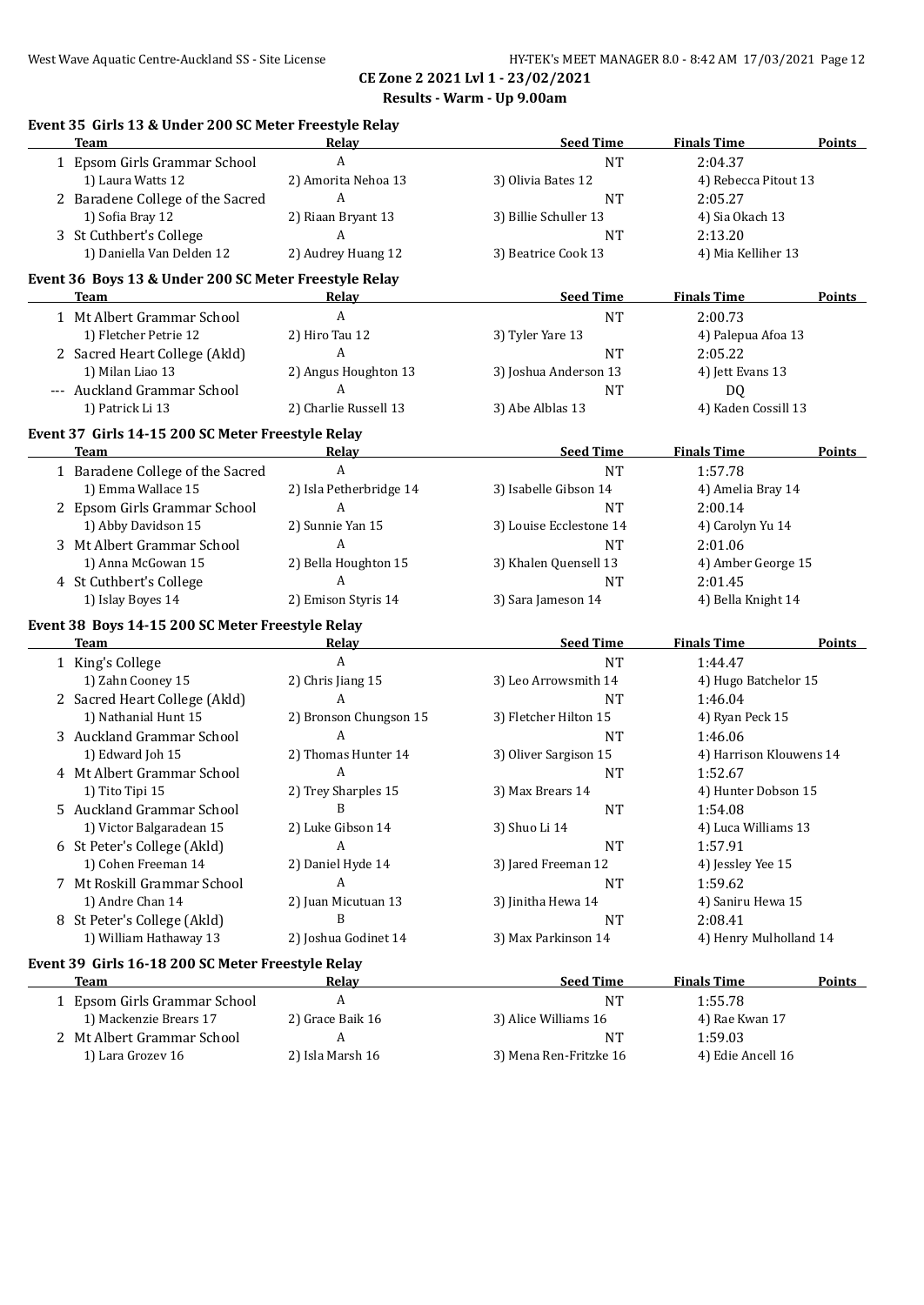**Event 40 Boys 16-18 200 SC Meter Freestyle Relay**

# **CE Zone 2 2021 Lvl 1 - 23/02/2021 Results - Warm - Up 9.00am**

| <b>Team</b>                                         | Relay                  | <b>Seed Time</b>            | <b>Finals Time</b>      | <b>Points</b> |
|-----------------------------------------------------|------------------------|-----------------------------|-------------------------|---------------|
| 1 Sacred Heart College (Akld)                       | A                      | <b>NT</b>                   | 1:43.97                 |               |
| 1) Lucas Hannah 17                                  | 2) James Bell 16       | 3) William Waters 16        | 4) Matthew Gin 17       |               |
| 2 Mt Albert Grammar School                          | A                      | <b>NT</b>                   | 1:44.22                 |               |
| 1) Quin Walden 16                                   | 2) Tony Tua-Tagaloa 16 | 3) Bowen Crawford 16        | 4) Thomas Murray 16     |               |
| 3 Auckland Grammar School                           | A                      | <b>NT</b>                   | 1:45.03                 |               |
| 1) Luke Hair 15                                     | 2) Elardus Botha 16    | 3) Jack George 17           | 4) Jourdan Klink 17     |               |
| Event 41 Girls 13 & Under 200 SC Meter Medley Relay |                        |                             |                         |               |
| Team                                                | Relav                  | <b>Seed Time</b>            | <b>Finals Time</b>      | <b>Points</b> |
| 1 Epsom Girls Grammar School                        | A                      | <b>NT</b>                   | 2:21.21                 |               |
| 1) Laura Watts 12                                   | 2) Olivia Bates 12     | 3) Amorita Nehoa 13         | 4) Rebecca Pitout 13    |               |
| 2 St Cuthbert's College                             | A                      | <b>NT</b>                   | 2:30.75                 |               |
| 1) Daniella Van Delden 12                           | 2) Audrey Huang 12     | 3) Scarlette Greig-Mckay 13 | 4) Mia Kelliher 13      |               |
| --- Baradene College of the Sacred                  | A                      | <b>NT</b>                   | <b>DQ</b>               |               |
| 1) Lucy O'Reilly 13                                 | 2) Sofia Bray 12       | 3) Billie Schuller 13       | 4) Sia Okach 13         |               |
| Event 42 Boys 13 & Under 200 SC Meter Medley Relay  |                        |                             |                         |               |
| <b>Team</b>                                         | Relay                  | <b>Seed Time</b>            | <b>Finals Time</b>      | Points        |
| 1 Auckland Grammar School                           | $\boldsymbol{A}$       | <b>NT</b>                   | 2:13.53                 |               |
| 1) Oscar Bower 13                                   | 2) Abe Alblas 13       | 3) Jonathan Ge 13           | 4) Kaden Cossill 13     |               |
| 2 Mt Roskill Grammar School                         | A                      | <b>NT</b>                   | 2:15.28                 |               |
| 1) Ethan Stocks 13                                  | 2) Juan Micutuan 13    | 3) Daniel Kregting 13       | 4) Finn Orsbourn 13     |               |
| 3 Mt Albert Grammar School                          | A                      | <b>NT</b>                   | 2:16.84                 |               |
| 1) Hiro Tau 12                                      | 2) Fletcher Petrie 12  | 3) Palepua Afoa 13          | 4) Tyler Yare 13        |               |
| --- Sacred Heart College (Akld)                     | A                      | <b>NT</b>                   | DQ                      |               |
| 1) Angus Houghton 13                                | 2) Austin Anitelea 13  | 3) Milan Liao 13            | 4) Jett Evans 13        |               |
| Event 43 Girls 14-15 200 SC Meter Medley Relay      |                        |                             |                         |               |
| <b>Team</b>                                         | Relay                  | <b>Seed Time</b>            | <b>Finals Time</b>      | Points        |
| 1 Baradene College of the Sacred                    | $\boldsymbol{A}$       | <b>NT</b>                   | 2:10.40                 |               |
| 1) Isabelle Gibson 14                               | 2) Lucy Gleeson 14     | 3) Amelia Bray 14           | 4) Lanihei Connolly 15  |               |
| 2 Epsom Girls Grammar School                        | A                      | <b>NT</b>                   | 2:13.09                 |               |
| 1) Sunnie Yan 15                                    | 2) Abby Davidson 15    | 3) Carolyn Yu 14            | 4) Louise Ecclestone 14 |               |
| 3 Mt Albert Grammar School                          | A                      | <b>NT</b>                   | 2:16.36                 |               |
| 1) Amber George 15                                  | 2) Khalen Quensell 13  | 3) Anna McGowan 15          | 4) Bella Houghton 15    |               |
| 4 St Cuthbert's College                             | A                      | <b>NT</b>                   | 2:17.12                 |               |
| 1) Holly Dunn 14                                    | 2) Erika Paterson 15   | 3) Sofia Kelliher 15        | 4) Bella Knight 14      |               |
|                                                     |                        |                             |                         |               |
| 5 Glendowie College                                 | A                      | <b>NT</b>                   | 2:23.63                 |               |
| 1) Maisie Penman 13                                 | 2) Lou Lou Penman 14   | 3) Sophie Barry 13          | 4) Xanthe Miller 13     |               |
| Event 44 Boys 14-15 200 SC Meter Medley Relay       |                        |                             |                         |               |
| <b>Team</b>                                         | Relay                  | <b>Seed Time</b>            | <b>Finals Time</b>      | <b>Points</b> |
| 1 Auckland Grammar School                           | A                      | $\rm{NT}$                   | 1:55.22                 |               |
| 1) Victor Balgaradean 15                            | 2) Jackson Kennard 15  | 3) Oliver Sargison 15       | 4) Luke Hair 15         |               |
| 2 King's College                                    | A                      | <b>NT</b>                   | 1:56.38                 |               |
| 1) Zahn Cooney 15                                   | 2) Leo Arrowsmith 14   | 3) Chris Jiang 15           | 4) Hugo Batchelor 15    |               |
| 3 Sacred Heart College (Akld)                       | A                      | <b>NT</b>                   | 2:00.84                 |               |
| 1) Bronson Chungson 15                              | 2) Finn Lock 14        | 3) Ryan Peck 15             | 4) Nathanial Hunt 15    |               |
| 4 Mt Albert Grammar School                          | A                      | $\rm{NT}$                   | 2:06.29                 |               |
| 1) Tito Tipi 15                                     | 2) Max Brears 14       | 3) Hunter Dobson 15         | 4) Trey Sharples 15     |               |
| 5 Mt Roskill Grammar School                         | A                      | NT                          | 2:06.72                 |               |